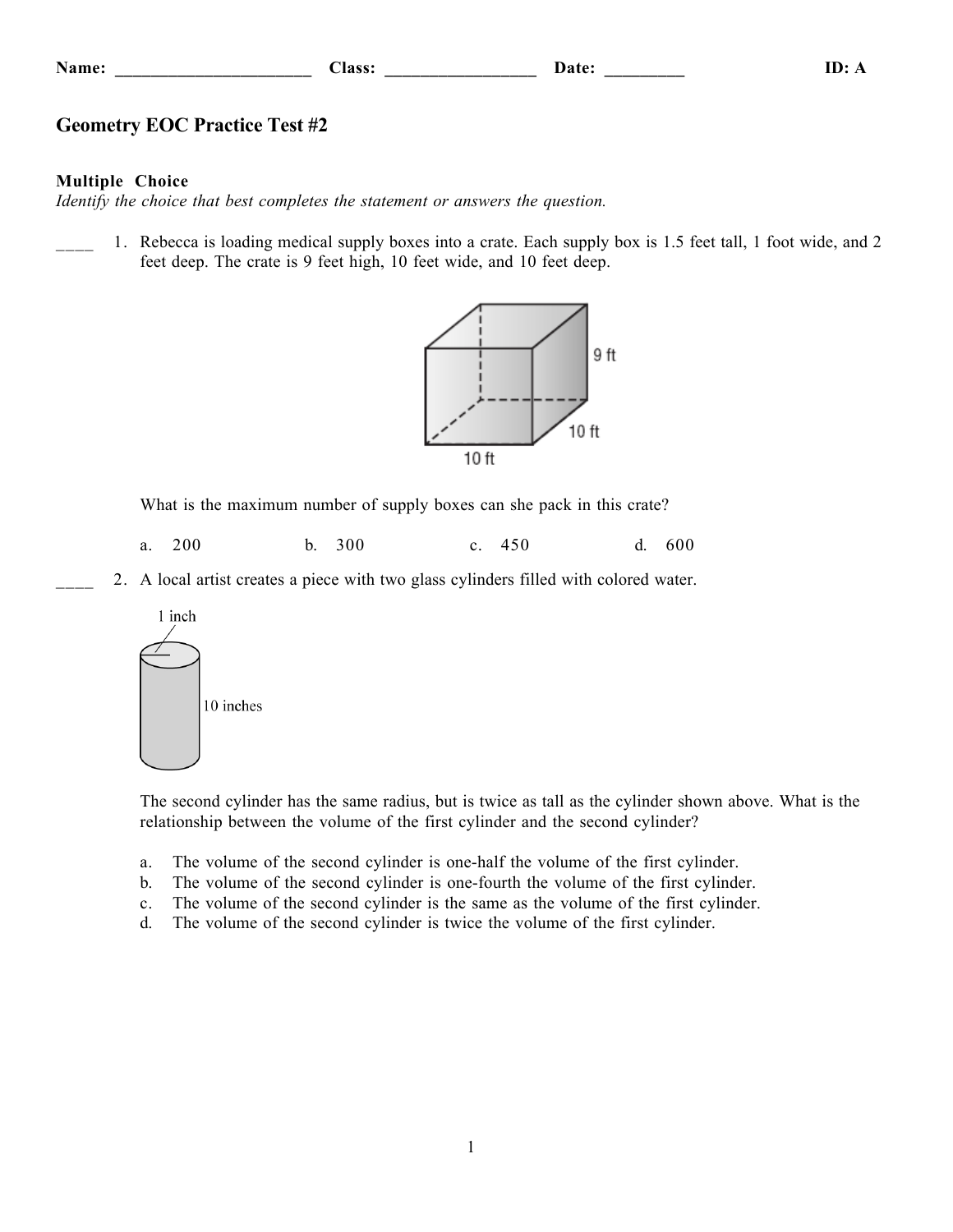\_\_\_\_ 3. Triangle *ABC* shows the measures of the three angles. Which expression gives the greatest value?



4. How do you write the inverse of the conditional statement below?

"If  $m\angle 1 = 60^{\circ}$ , then  $\angle 1$  is acute."

- a. If  $m\angle 1 = 60^\circ$ , then  $\angle 1$  is not acute.
- b. If ∠1 is not acute, then  $m\angle 1 \neq 60^\circ$ .
- c. If ∠1 is acute, then  $m\angle 1 = 60^\circ$ .
- d. If  $m\angle 1 \neq 60^\circ$ , then  $\angle 1$  is not acute.
- $\frac{1}{3}$  to produce a new triangle. Which of the following best describes the relationship between the perimeter of the original triangle compared to the perimeter of the new triangle?
	- a. The perimeter of the new triangle is  $\frac{1}{3}$  c. The perimeter of the new triangle is  $\frac{1}{9}$ that of the original triangle. that of the original triangle.
	- b. The perimeter of the new triangle is 3 times that of the original triangle. d. The perimeter of the new triangle is 9 times that of the original triangle.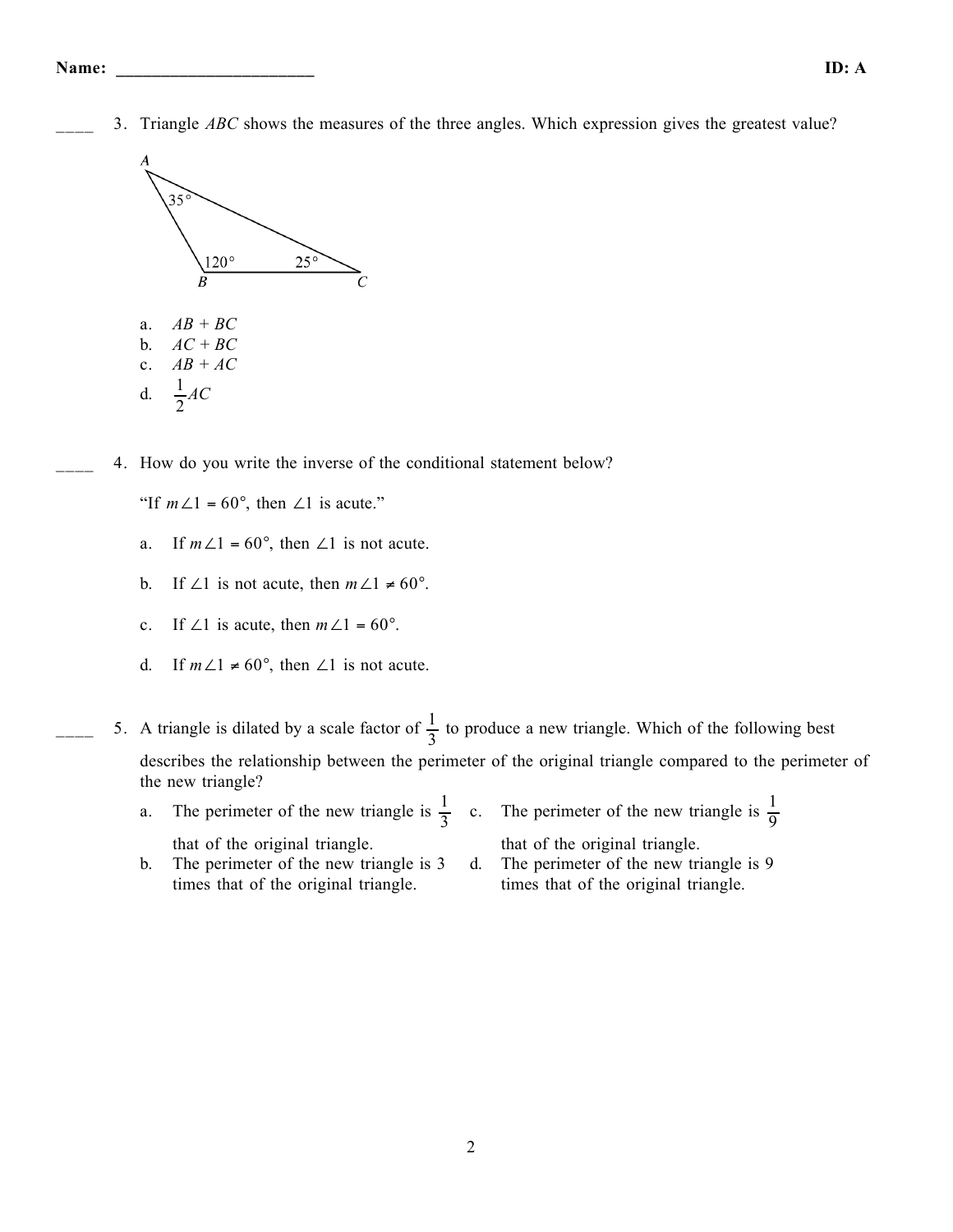6. How many vertices does the polyhedron below have?



- d. 20
- \_\_\_\_ 7. Which type of transformation does NOT necessarily result in the image being congruent to the preimage?
	- a. dilation
	- b. reflection
	- c. rotation
	- d. translation
- 8. A plane is flying at an altitude of 12,000 feet and is preparing to land at a nearby airport. The angle from the airport to the plane is 17°.



Note: Figure not drawn to scale.

To the nearest tenth of a foot, how far is the airport from the plane?

- a. 3,668.8 feet
- b. 12,548.3 feet
- c. 39,250.2 feet
- d. 41,043.6 feet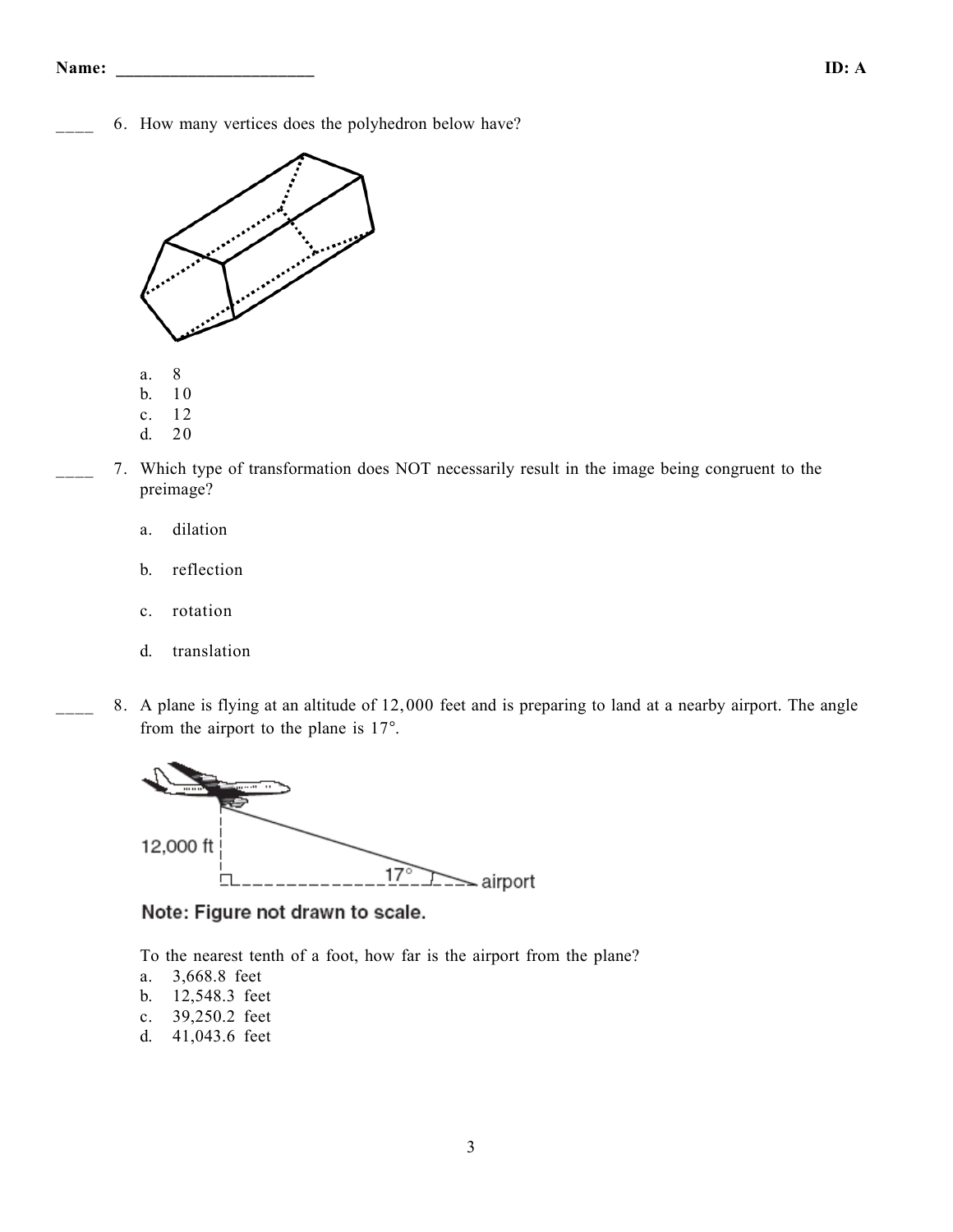\_\_\_\_ 9. Which of the following correctly shows the number of faces, edges, and vertices of the triangular prism below?



- a. 5 faces, 6 edges, 9 vertices
- b. 5 faces, 9 edges, 6 vertices
- c. 6 faces, 9 edges, 5 vertices
- d. 6 faces, 10 edges, 6 vertices
- 10. Martin built a box to store his video games. The box is shown below.



Martin needed more storage and built a similar box that was one-third of each the length, the width, and the height of the first box. By what factor does the change in dimension between the two boxes affect the surface area?

- a. The surface area of the smaller box is  $\frac{1}{2}$ 3 of the surface area of the larger box.
- b. The surface area of the smaller box is  $\frac{1}{6}$ 6 of the surface area of the larger box.
- c. The surface area of the smaller box is  $\frac{1}{2}$ 9 of the surface area of the larger box.
- d. The surface area of the smaller box is  $\frac{2}{3}$ 3 of the surface area of the larger box.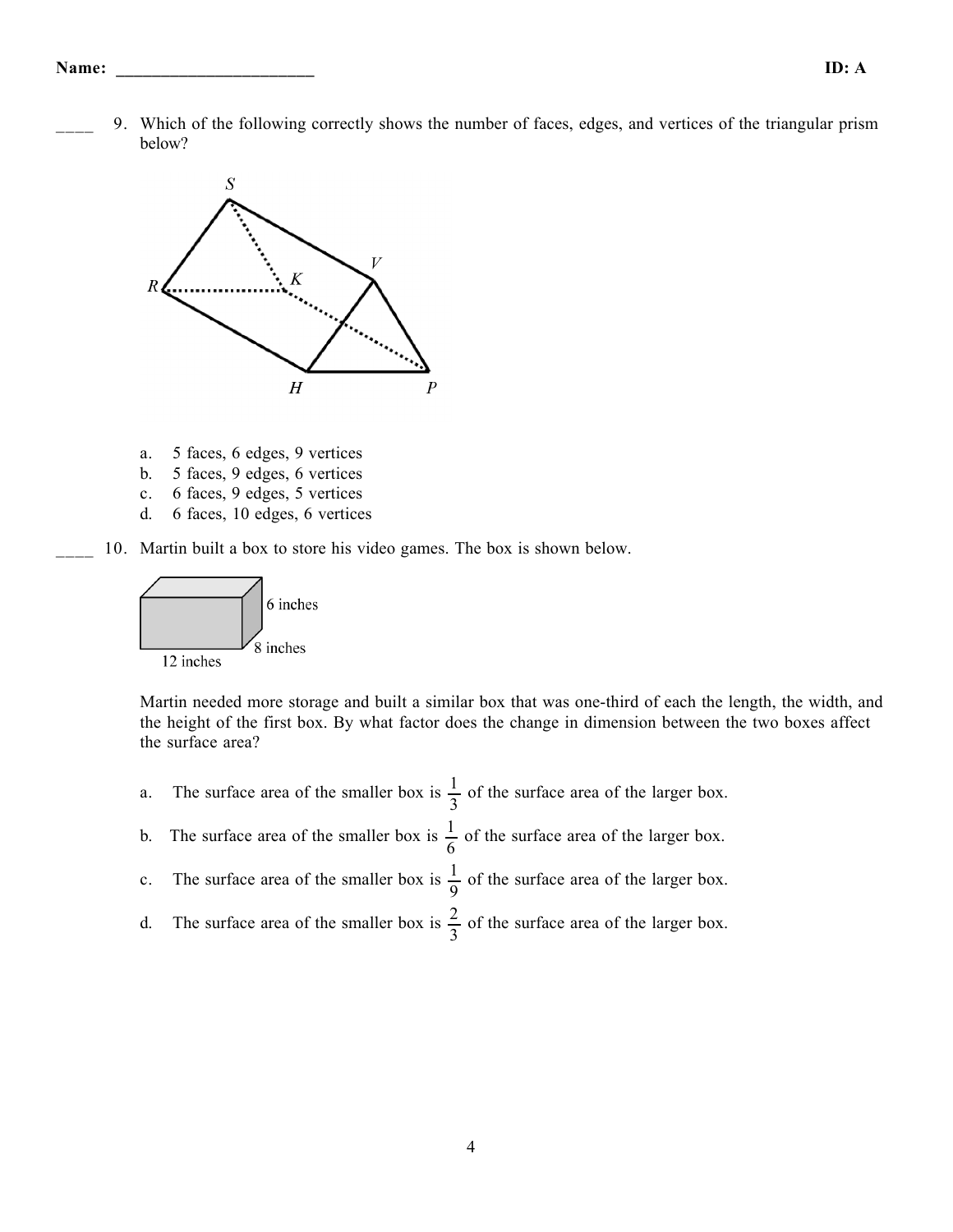<sup>11</sup>. Use the diagram below and the information given. What is the last reason in the proof?

**Given:**  $\overline{AB} \parallel \overline{XY}$ *AY* bisects *XB*. **Prove:**  $\overline{AB} \cong \overline{XY}$ Υ  $\mathbf{s}$  . J

| <b>Statement</b>                       | Reason                                                           |
|----------------------------------------|------------------------------------------------------------------|
| 1. $AB \parallel XY$                   | 1. Given                                                         |
| 2. $\angle B \cong \angle X$           | 2. Alternate interior angles of parallel lines<br>are congruent. |
| $\angle A \cong \angle Y$              |                                                                  |
| 3. AY bisects XB.                      | 3. Given                                                         |
| 4. $JB \cong JX$                       | 4. Definition of segment bisector                                |
| 5. $\triangle AJB \cong \triangle YJK$ | 5. AAS                                                           |
| $6.AB \cong YX$                        | 6. ?                                                             |

 $\overline{X}$ 

a. SAS c. SSS

b. ASA d. CPCTC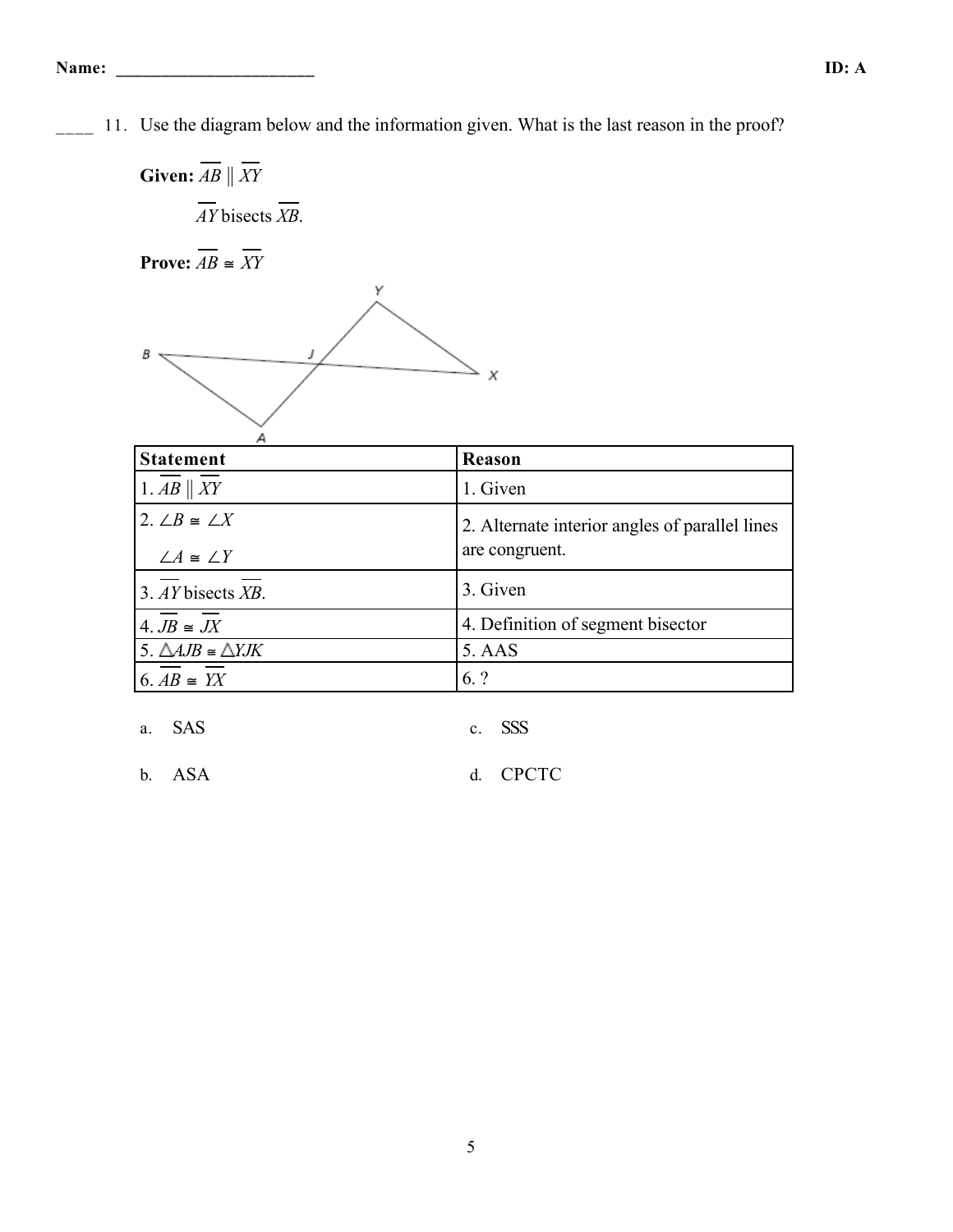12. Maria drew the map shown below. On the map, Main Street is perpendicular to Central Avenue. Which of the following is a valid conjecture Maria can make based on the map below?



- a. The distance from the School to the Post Office is less than the distance from the School to the Bank.
- b. The distance from the Post Office to the Bank is less than the distance from the School to the Bank.
- c. The distance from the School to the Post Office is less than the distance from the Post Office to the Bank.
- d. The distance from the Post Office to the Bank is less than the distance from the Post Office to the School.
- 13. Which type of transformation could have been used to create the symmetric traffic sign shown below?



- a. dilation
- b. reflection
- c. rotation
- d. translation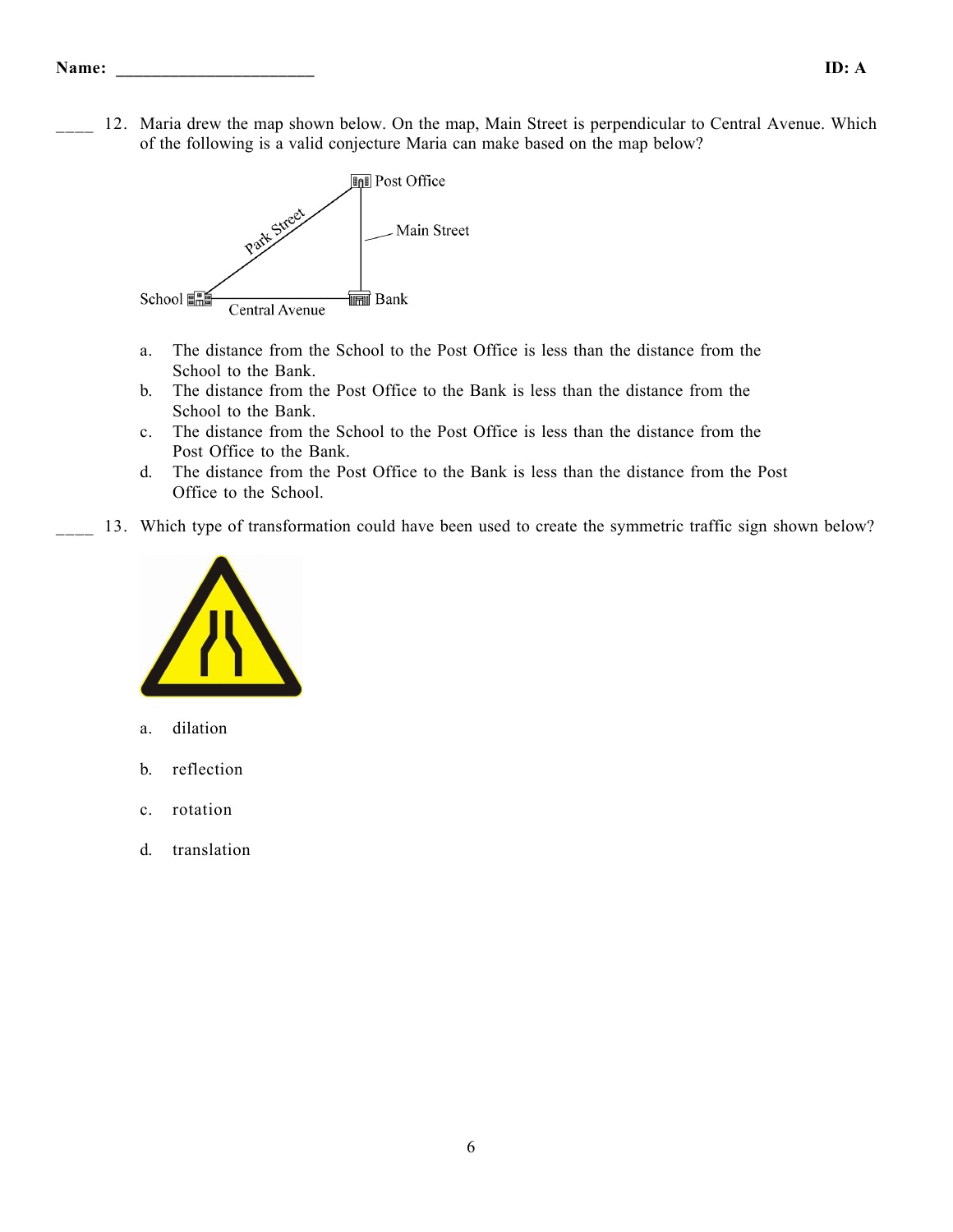14. What is the converse and the truth value of the converse of the following conditional statement?

If an angle is a right angle, then its measure is 90°.

- a. If an angle is NOT a right angle, then its measure is 90°. False
- b. If an angle is NOT a right angle, then its measure is NOT 90°. True
- c. If an angle has a measure of 90°, then it is a right angle. False
- d. If an angle has a measure of 90°, then it is a right angle. True

15. What are the center and radius of the circle with equation  $(x + 2)^2 + (y + 10)^2 = 25$ ? a. center  $(-2, -10)$ ;  $r = 5$  c. center  $(-2, -10)$ ;  $r = 10$ b. center  $(2, 10)$ ;  $r = 5$  d. center  $(10, 2)$ ;  $r = 25$ 

16. What is the approximate value of *x* in the diagram below?



| a. | 7.6 centimeters |  |  |  |  |
|----|-----------------|--|--|--|--|
|    |                 |  |  |  |  |

- c. 16.3 centimeters
- b. 8.4 centimeters d. 19.9 centimeters
- 17. Helena creates two similar rectangles using exactly 100 cm of string. The smaller rectangle is 4 cm by 6 cm. What are the dimensions of the larger rectangle?
	- a. 18 cm by 22 cm
	- b. 16 cm by 24 cm
	- c. 20 cm by 30 cm
	- d. 36 cm by 54 cm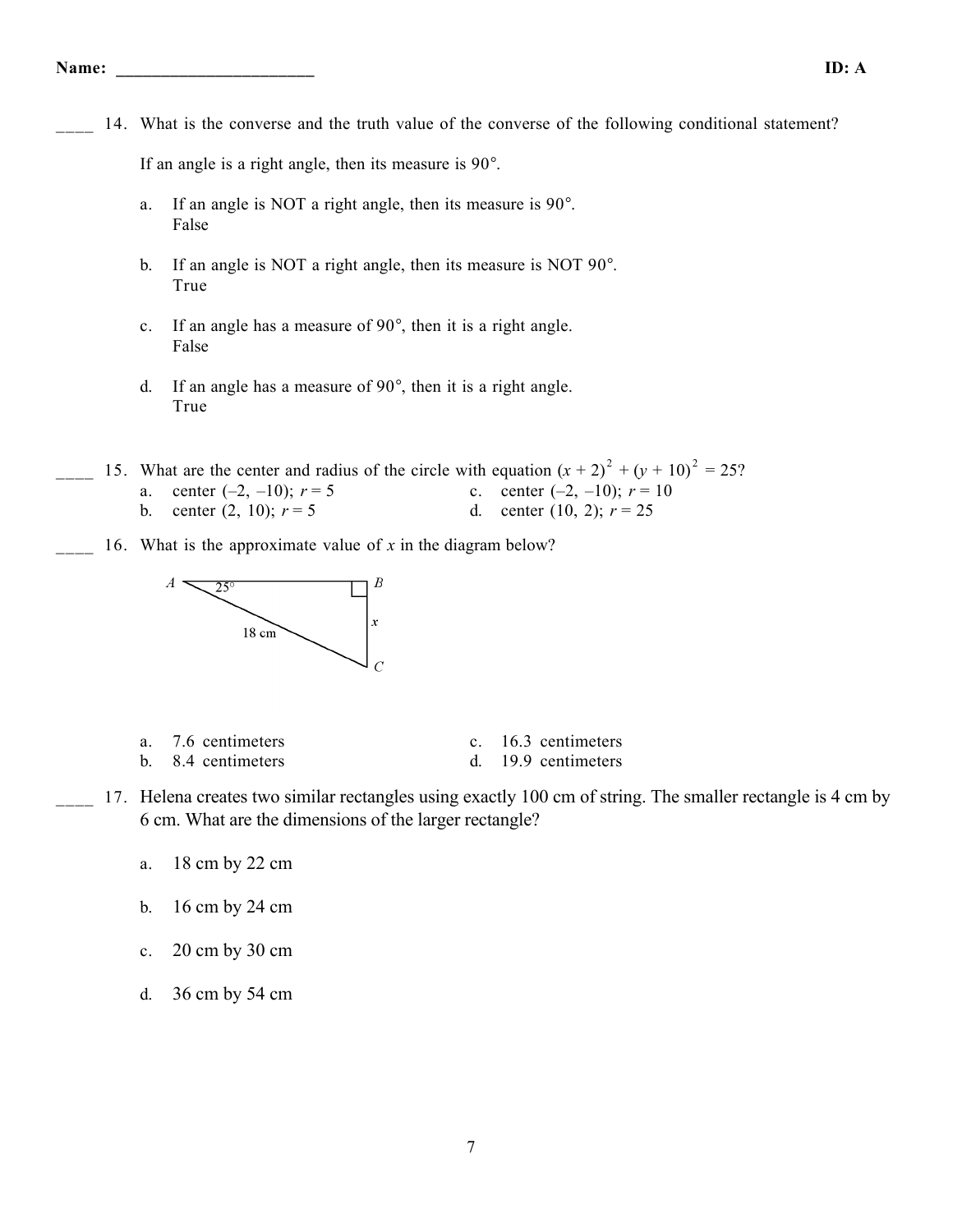- 18. Emily has a rectangular deck in her backyard with an area of 96 square feet. She wants to increase the size of the deck by doubling each dimension. What will the area of the deck be after she doubles the length and width?
	- a. 144 square feet
	- b. 192 square feet
	- c. 226 square feet
	- d. 384 square feet
	- 19. What is the missing reason in the proof? **Given:** *JKLM* is a parallelogram. **Prove:**  $\angle J \cong \angle L$



| <b>Statements</b>                | Reasons                          |
|----------------------------------|----------------------------------|
| 1. JKLM is a                     | 1. Given                         |
| parallelogram.                   |                                  |
| 2. $KL \parallel JM$             | 2. Definition of a               |
|                                  | parallelogram                    |
| 3. $\angle J$ and $\angle K$ are | 3. ?                             |
| supplementary.                   |                                  |
| 4. $JK \parallel ML$             | 4. Definition of a               |
|                                  | parallelogram                    |
| 5. $\angle L$ and $\angle K$ are | 5. (Same as step 3.)             |
| supplementary.                   |                                  |
| 6. $\angle J \cong \angle L$     | 6. $\angle J$ and $\angle L$ are |
|                                  | supplements of the same          |
|                                  | angle.                           |

- a. Same-Side Interior Angles Theorem c. Same-Side Exterior Angles Theorem
	-
- b. Corresponding Angles Theorem d. Triangle Angle-Sum Theorem
	-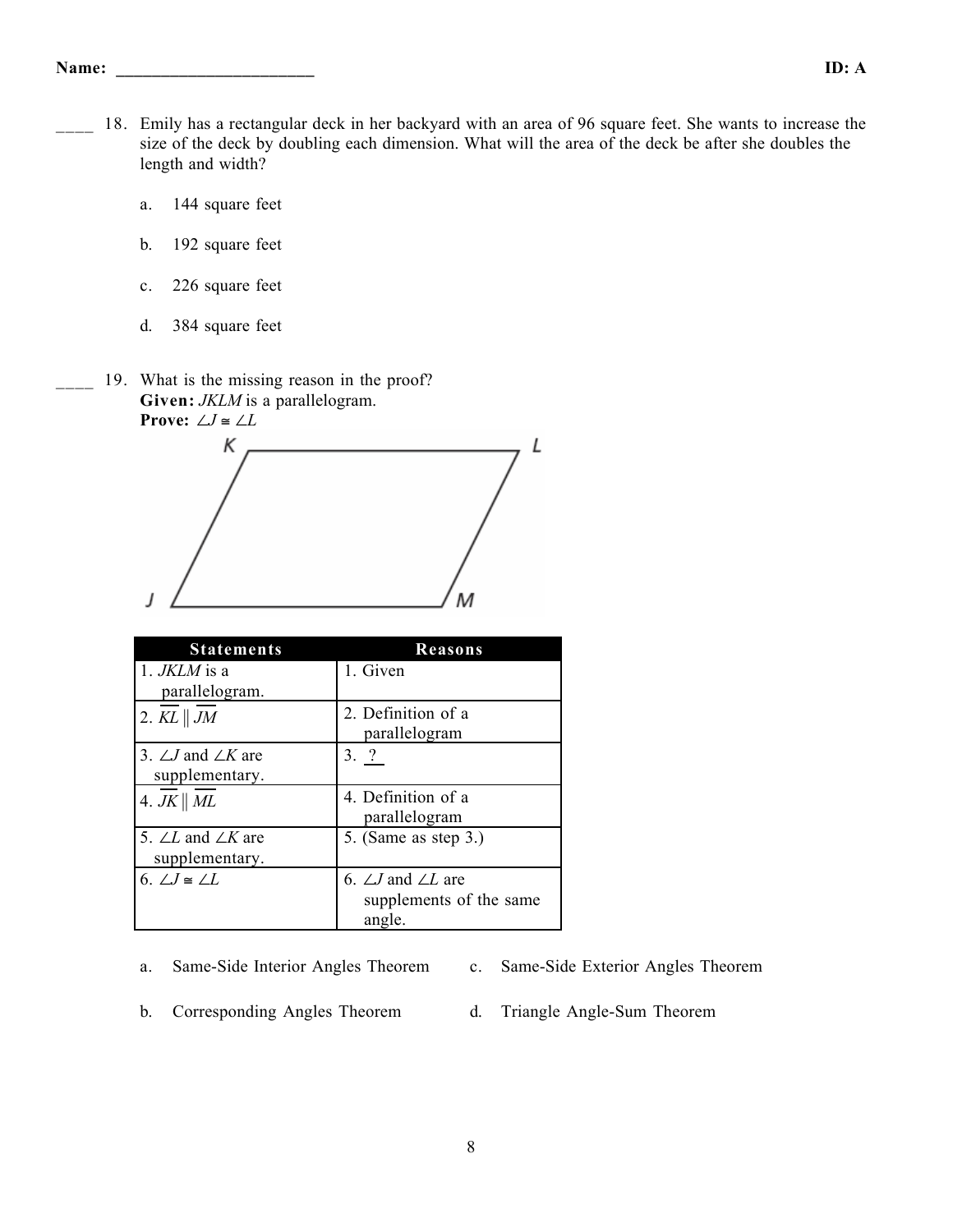#### **Name: \_\_\_\_\_\_\_\_\_\_\_\_\_\_\_\_\_\_\_\_\_\_ ID: A**

\_\_\_\_ 20. Vicky looked at the outside of a circular stadium with binoculars. She estimated the angle of her vision was reduced to 60º. She is positioned so that the line of site on either side is tangent to the stadium. What was the measure of the arc of the stadium intercepted by the lines of site?



- a.  $60^{\circ}$  c.  $120^{\circ}$ b.  $80^{\circ}$  d.  $160^{\circ}$
- 21. The coordinates of endpoint *A* in  $\overline{AB}$  are at  $A(-3, 0)$ . If the midpoint of the segment is at  $M(2, 3)$ , what are the coordinates of point *B*?
	- a.  $(-0.5, 1.5)$  b.  $(-0.5, 3)$  c.  $(7, 6)$  d.  $(6, 5)$
- 22. Which represents the faces of a icosahedron?
	- a. 3 triangles
	- b. 10 triangles
	- c. 16 triangles
	- d. 20 triangles

b.  $4 < x < 8.5$ 

23. In the triangle below,  $2x + 4$  is the longest side. Which inequality represents the possible values of x?

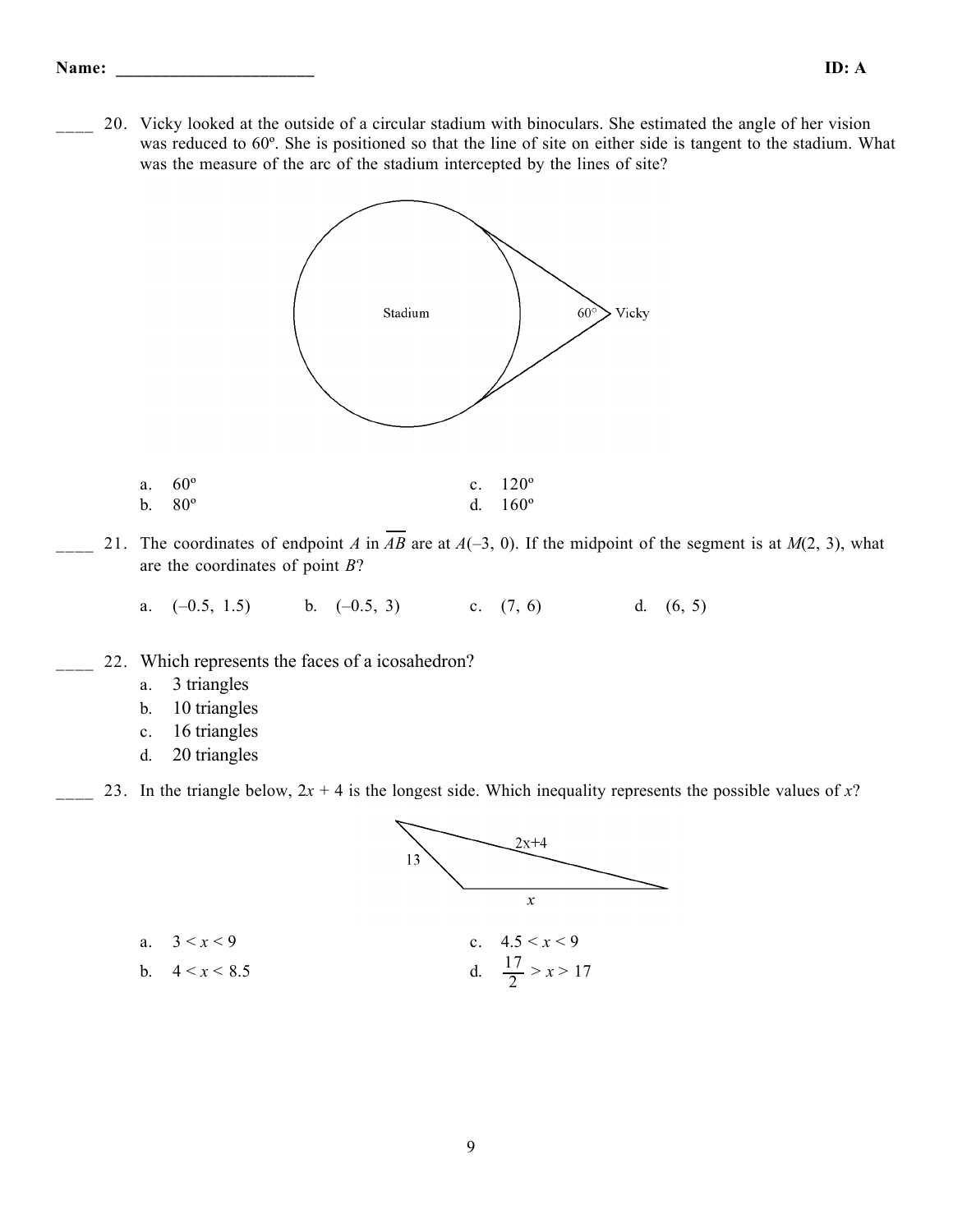24. In triangle *ABC*,  $\overline{PQ}$  is parallel to  $\overline{BC}$ . What is the length of  $\overline{PB}$ , in centimeters?



\_\_\_\_ 25. The clock below is in the shape of a regular pentagon. What is *x*, the degree measure that the bottom side of the clock makes with the surface of the table?

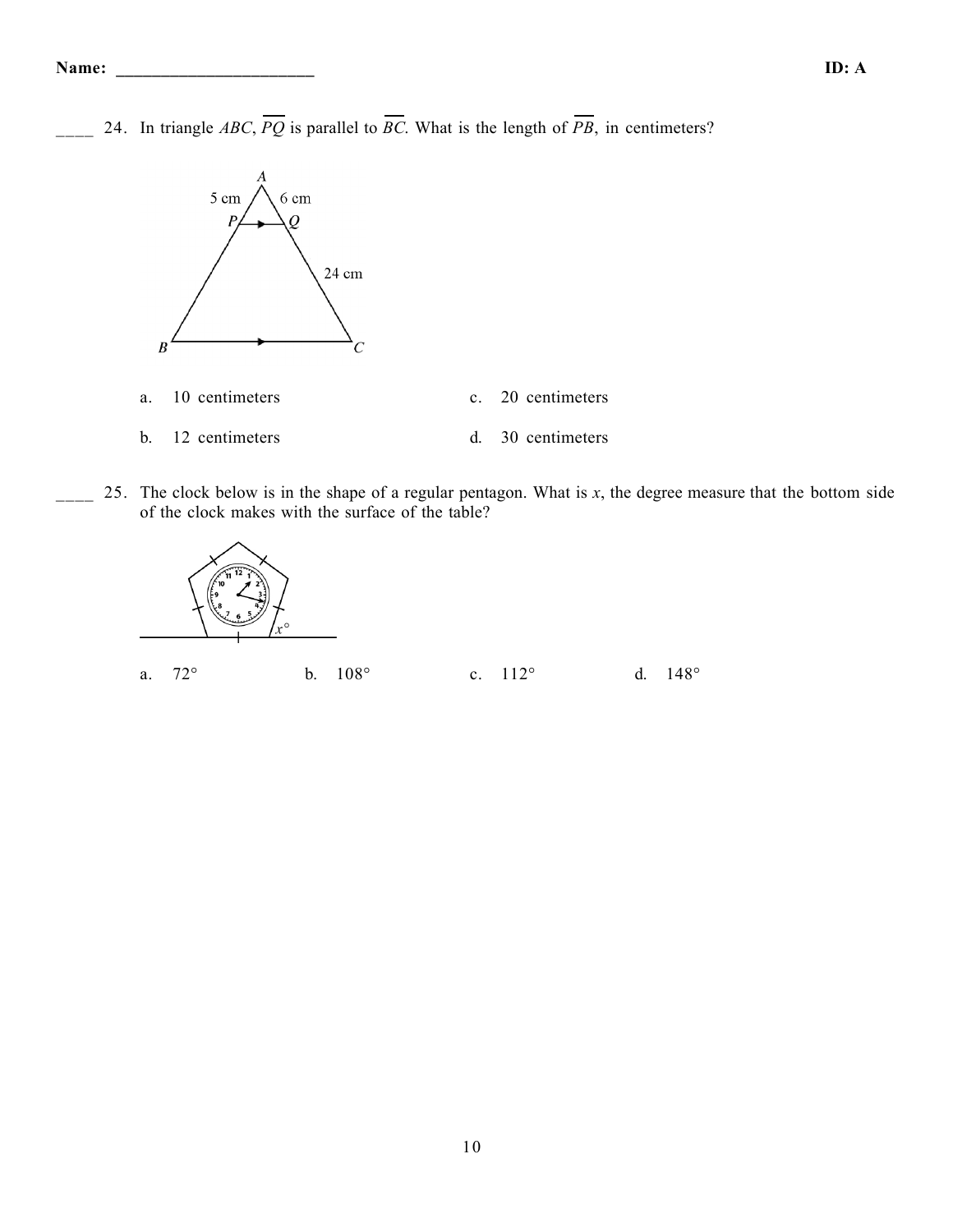\_\_\_\_ 26. Which of the following would you NOT use to prove that quadrilateral *ABCD* is an isosceles trapezoid?



- a. The distance from *A* to *B* is equal to the distance from *C* to *D*.
- b. The slope of segment *BC* is equal to the slope of segment *AD*.
- c.  $m∠B + m∠C = 180$
- d. The slope of segment *AB* is NOT equal to the slope of segment *CD*.
- 27. An athlete is running along a circular path that has a diameter of 250 yards. The arc traveled by the athlete is 120°. Using 3.14 for π, how many yards did the athlete run? Round the answer to the nearest yard.



- a. 131 yards
- b. 262 yards
- c. 376 yards
- d. 545 yards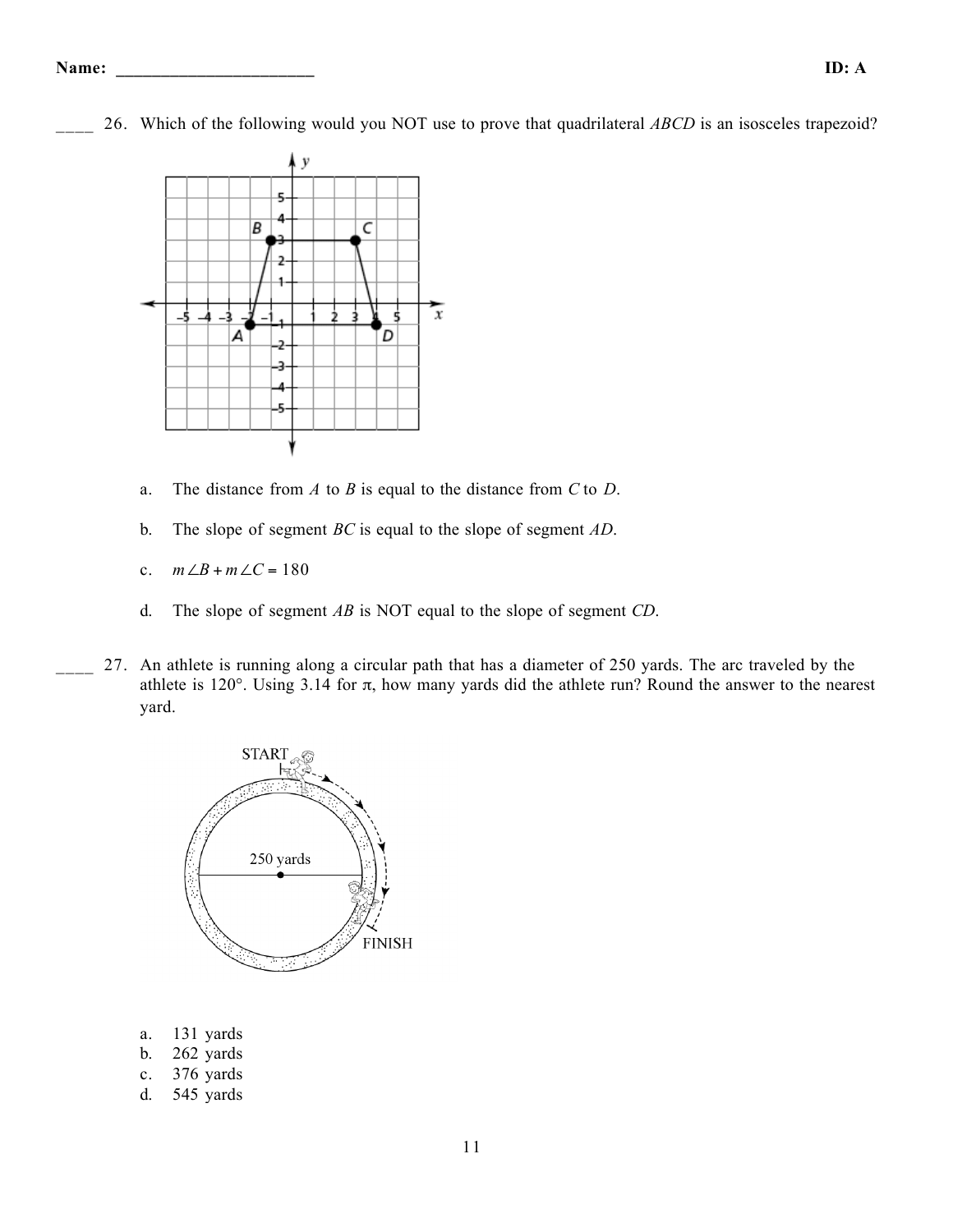28. **Given:**  $\overrightarrow{AB} \parallel \overrightarrow{GH}$ ,  $\overrightarrow{AC} \parallel \overrightarrow{FH}$ ,  $\overrightarrow{AC} \cong \overrightarrow{FH}$ **Prove:**  $\triangle ABC \cong \triangle HGF$ 



Complete the flowchart proof.

#### **Proof:**



- a. 1. Alternate Exterior Angles Theorem c. 1. Alternate Exterior Angles Theorem 2. Alternate Interior Angles Theorem 2. Alternate Exterior Angles Theorem
- b. 1. Alternate Interior Angles Theorem 2. Alternate Exterior Angles Theorem d. 1. Alternate Interior Angles Theorem 2. Alternate Interior Angles Theorem

### 29. Which statements are always logically equivalent?

- a. the converse of a conditional statement and contrapositive of a conditional statement
- b. the conditional statement and its inverse
- c. the conditional statement and its contrapositive
- d. the inverse and contrapositive of a conditional statement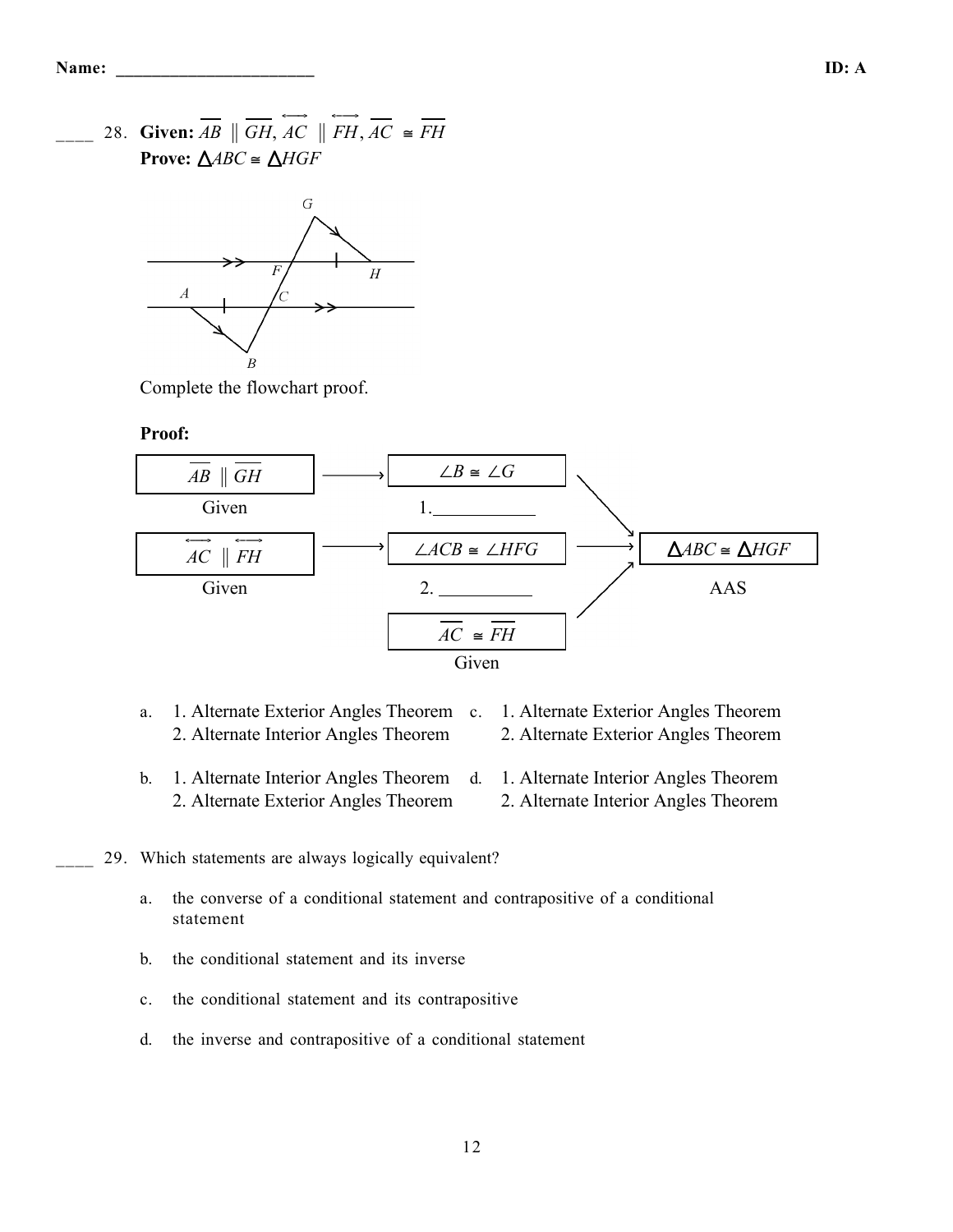\_\_\_\_ 30. In the drawing below, line *h* is parallel to line *k*.



What is the value of *y*?

a. 135 b. 15 c. 35 d. 145

\_\_\_\_ 31. The vertices of the trapezoid is represented by *A*(4*a*, 4*b*), *B*(4*c*, 4*b*), and *C*(4*d*, 0). What is the midpoint of the midsegment of the trapezoid?



\_\_\_\_ 32. In order to determine the area of a trapezoid, you must know the height. What is the height of the trapezoid shown?

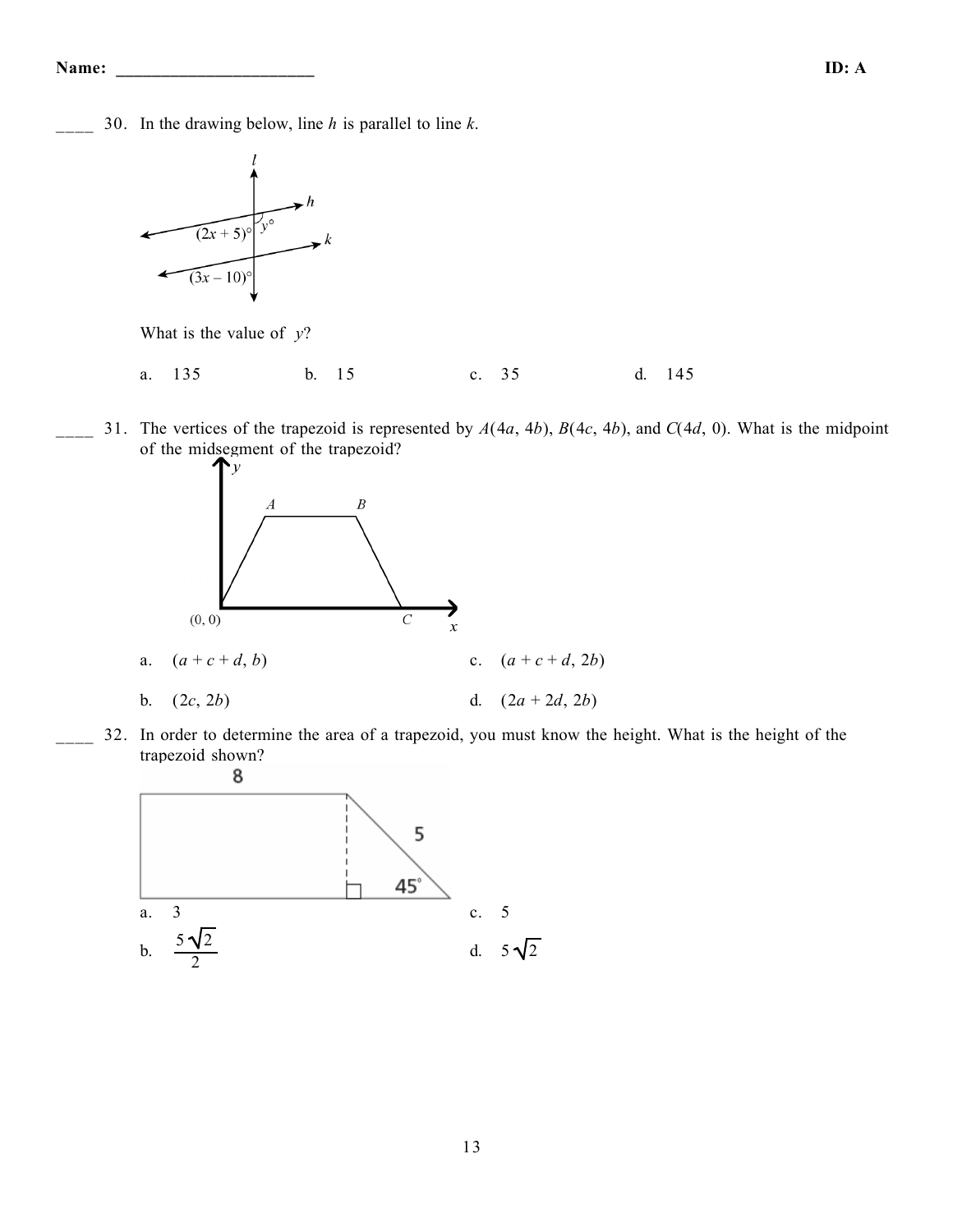\_\_\_\_ 33. The figure represents the overhead view of a deck surrounding a hot tub. What is the approximate area of the deck?





34. Which of the following is the correct equation for the circle shown below?



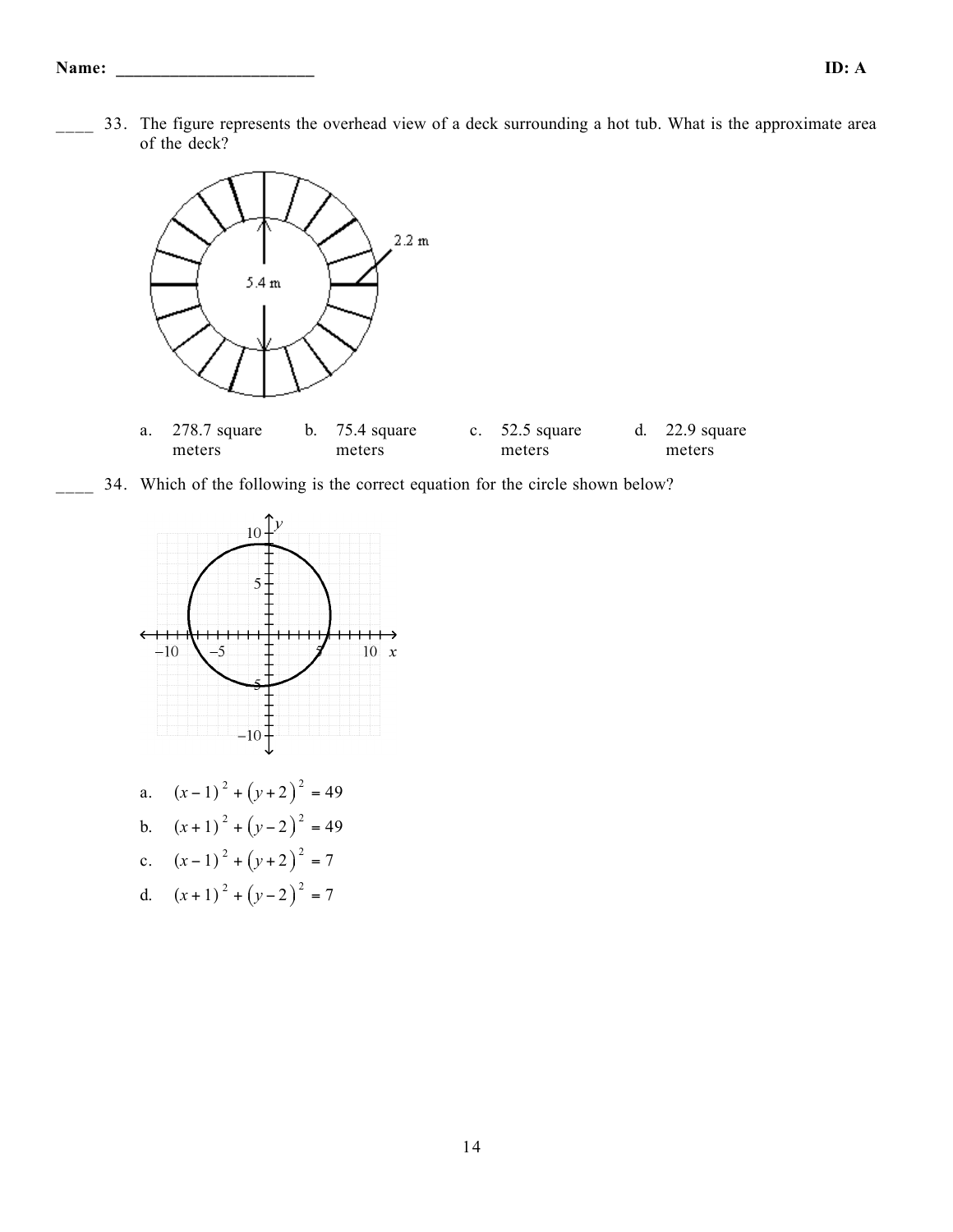\_\_\_\_ 35. Find the difference in the surface area of the two spheres below.



\_\_\_\_ 36. Paola made a rectangular painting that has an area of 24 square feet. He now wants to make a similar painting that has dimensions that are  $\frac{2}{3}$  the size of the original. What will the area of the new painting be?

| a. 36 square feet | c. 12 square feet              |
|-------------------|--------------------------------|
| b. 16 square feet | d. $10\frac{2}{3}$ square feet |

37. Sarah is building a chair for her front porch. She cuts each leg so that they form a 45° angle with the base of the seat of the chair as shown in the diagram below.



What angle does the front of each leg make with the ground, *x,* in order to ensure that the seat of the chair is parallel with the ground?

a. 45° b. 90° c. 135° d. 145°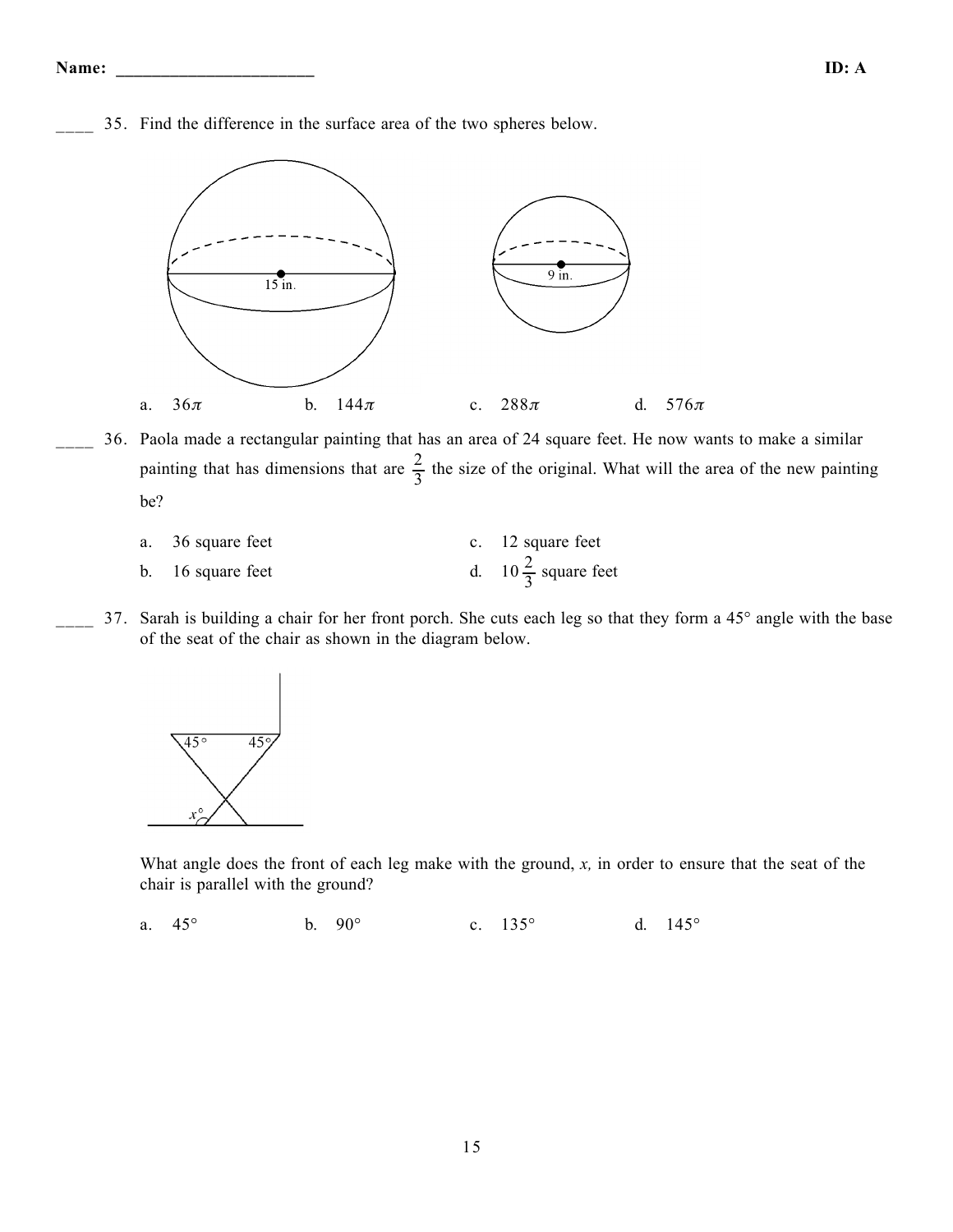\_\_\_\_ 38. *Find the surface area of the prism below. .*



- a. 120 units<sup>2</sup> c. 168 units<sup>2</sup>
- b. 144 units<sup>2</sup> d. 180 units<sup>2</sup>
- 39. Given:  $AB \parallel DE$ .



Which can be used to prove *ABC* ∼ *EDC*?

- a. AA Similarity Postulate c. ASA Similarity Theorem
	-
- b. SSS Similarity Theorem d. SAS Similarity Theorem
- 40. Which of the following is NOT necessarily a true statement?



- a. *x* < 20
- b.  $x < 17$
- c.  $x^2 + y^2 = 400$
- d. m∠*ABC* > m∠*BAC*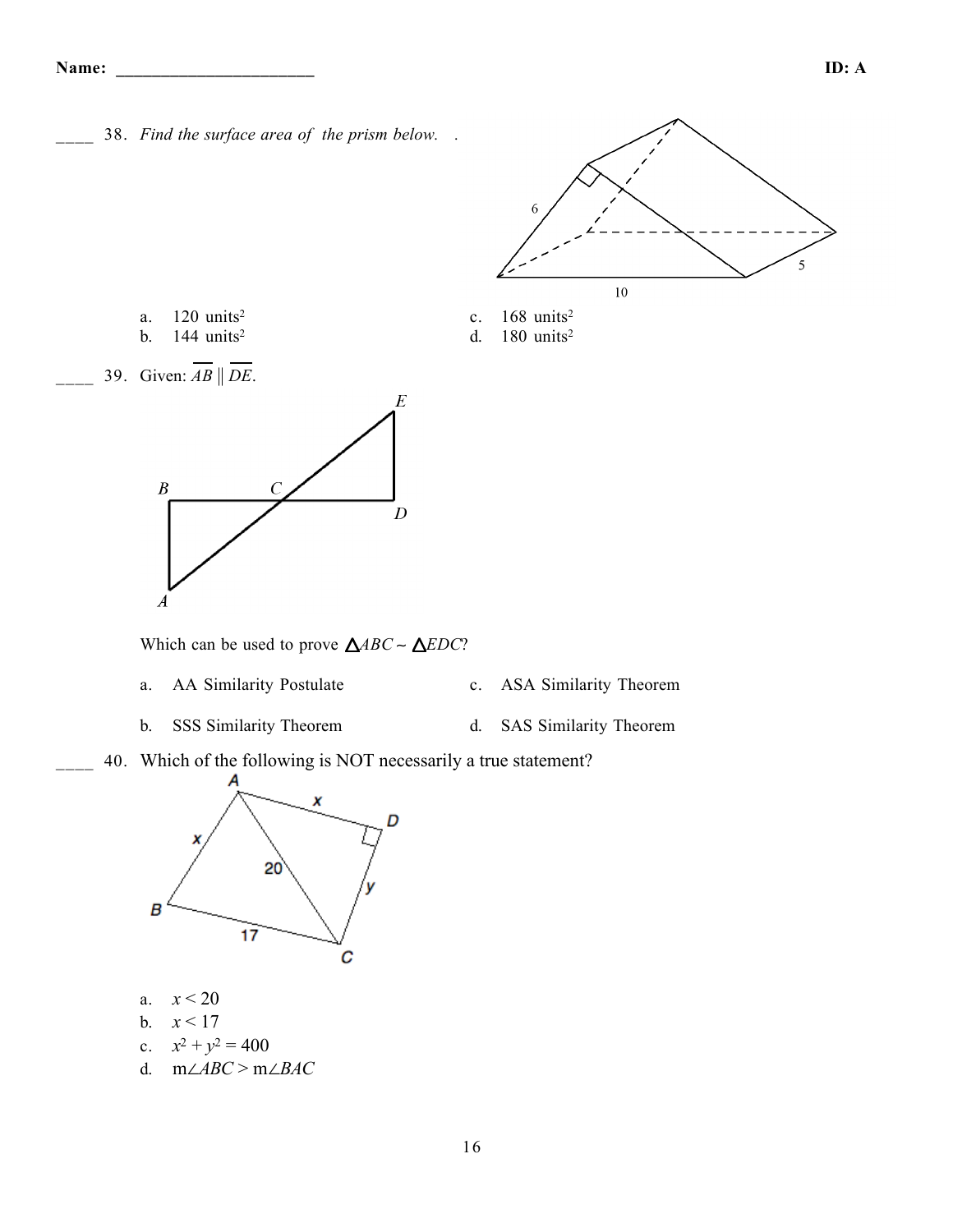#### **Name: \_\_\_\_\_\_\_\_\_\_\_\_\_\_\_\_\_\_\_\_\_\_ ID: A**

\_\_\_\_ 41. A lighthouse warns ships of impending danger and must be viewed from miles away. A particular lighthouse can be seen from 20 miles. Find the equation of the circle the lighthouse makes as it lights the water.



\_\_\_\_ 42. Find the value of *x*.



- a. 10.9 meters
- b. 13.2 meters
- c. 25.7 meters
- d. 28.4 meters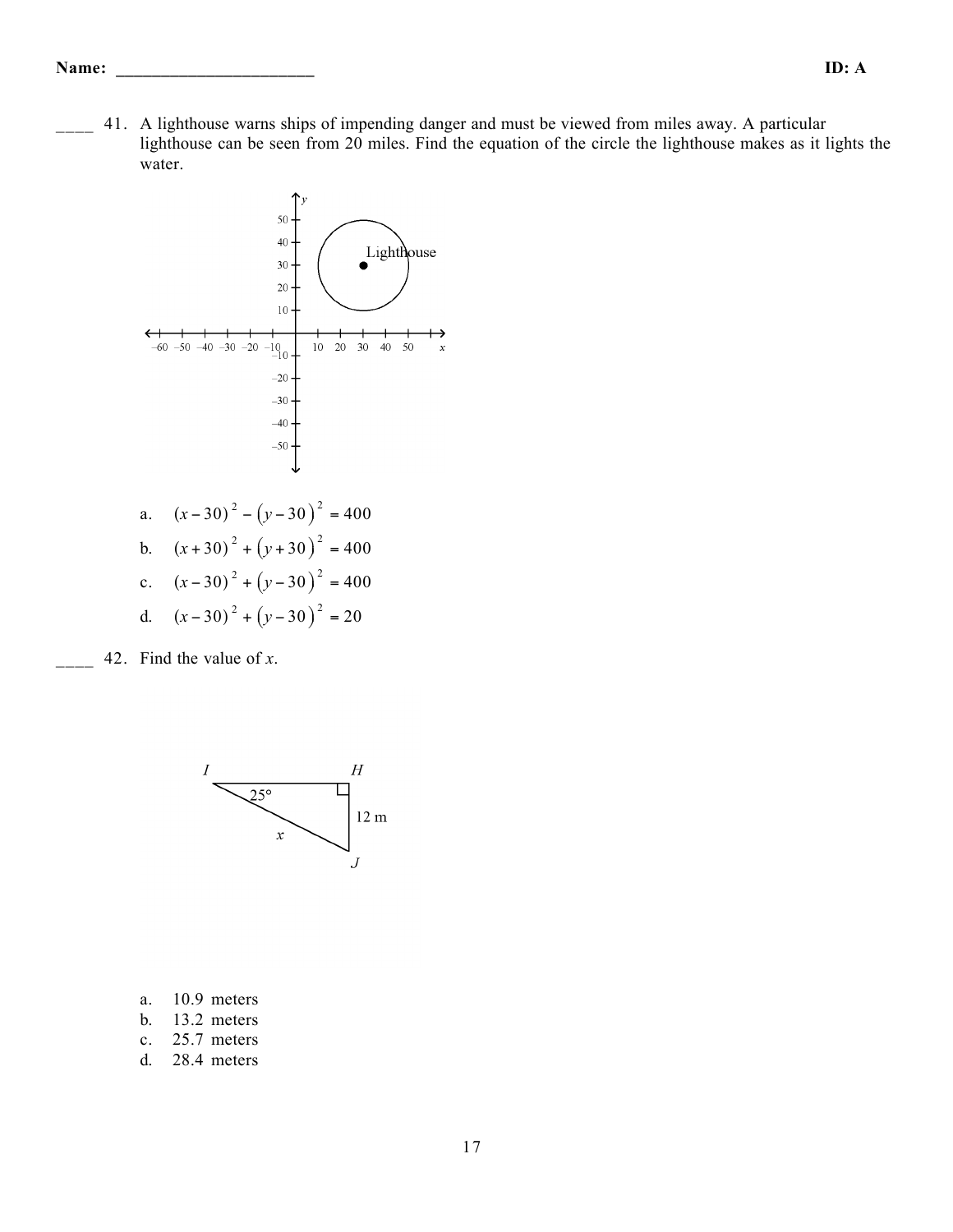**Name: \_\_\_\_\_\_\_\_\_\_\_\_\_\_\_\_\_\_\_\_\_\_ ID: A**

- 43. In the proof below, what is the missing reason?
	- **Given:** *ABCD* is a kite **Prove:** ∠*B*  $\cong$  ∠*D*



| <b>Statement</b>                       | Reason                            |  |  |  |
|----------------------------------------|-----------------------------------|--|--|--|
| 1. $AB \cong AD$ and $BC \cong CD$     | 1. Definition of kite             |  |  |  |
| 2. $AC \cong AC$                       | 2. Reflexive Property of equality |  |  |  |
| 3. $\triangle ABC \cong \triangle ADC$ | 3. SSS                            |  |  |  |
| $4 / B \cong / D$                      | $\overline{4}$                    |  |  |  |

a. SAS c. SSS

- b. CPCTC d. AAS
- \_\_\_\_ 44. Given: ∠*A* ≅ ∠*C*



Which of the following conjectures can **NOT** be made based on the diagram and the given information?

- a.  $\triangle AXB \cong \triangle DCX$
- b. *AXB* ∼ *CXD*
- c.  $AB \parallel CD$
- d. ∠*AXB* ≅ ∠*DXC*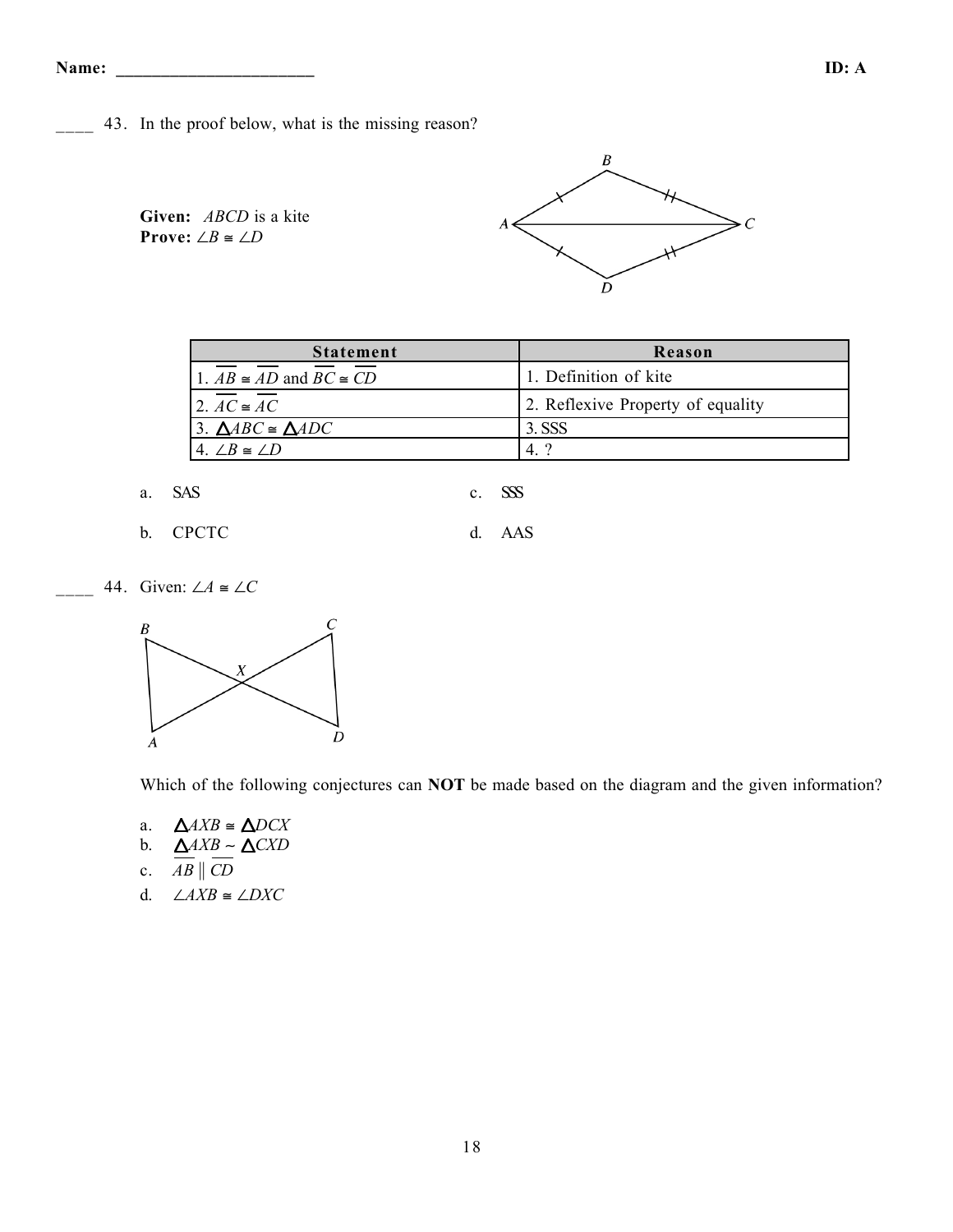45. To prove that parallelogram *ABCD* with vertices  $A(-5, -1)$ ,  $B(-9, 6)$ ,  $C(-1, 5)$ , and  $D(3, -2)$  is a rhombus, you must show that it is a parallelogram with perpendicular diagonals. What are the slopes of the diagonals?



\_\_\_\_ 46. In trapezoid *ABCD* below, what is the value of *a,* to the nearest tenth of a centimeter?



a. 10.4 centimeters c. 19.0 centimeters b. 18.5 centimeters d. 20.4 centimeters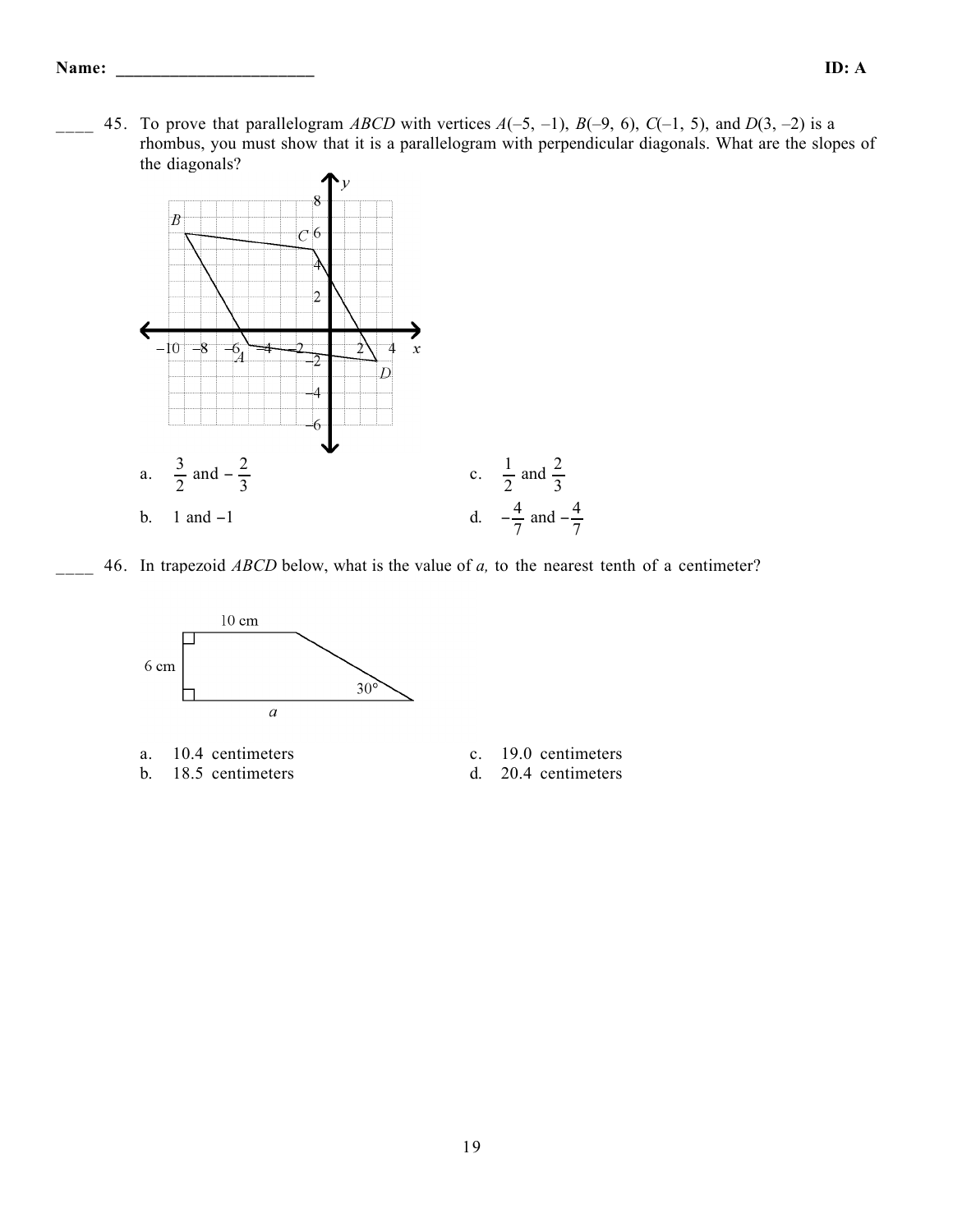47. Triangle *LMN* has the vertices shown on the coordinate grid.



What is the length of *LM*?



- 48. Which conjecture is true?
	- a. An even number plus 3 is always even.
	- b. An even number plus 3 is always prime.
	- c. An even number plus 3 is always odd.
	- d. A prime number plus 3 is always even.
- 49. Which type of regular polyhedron is represented by the net below?



- a. dodecahedron
- b. octahedron
- c. tetrahedron
- d. hexahedron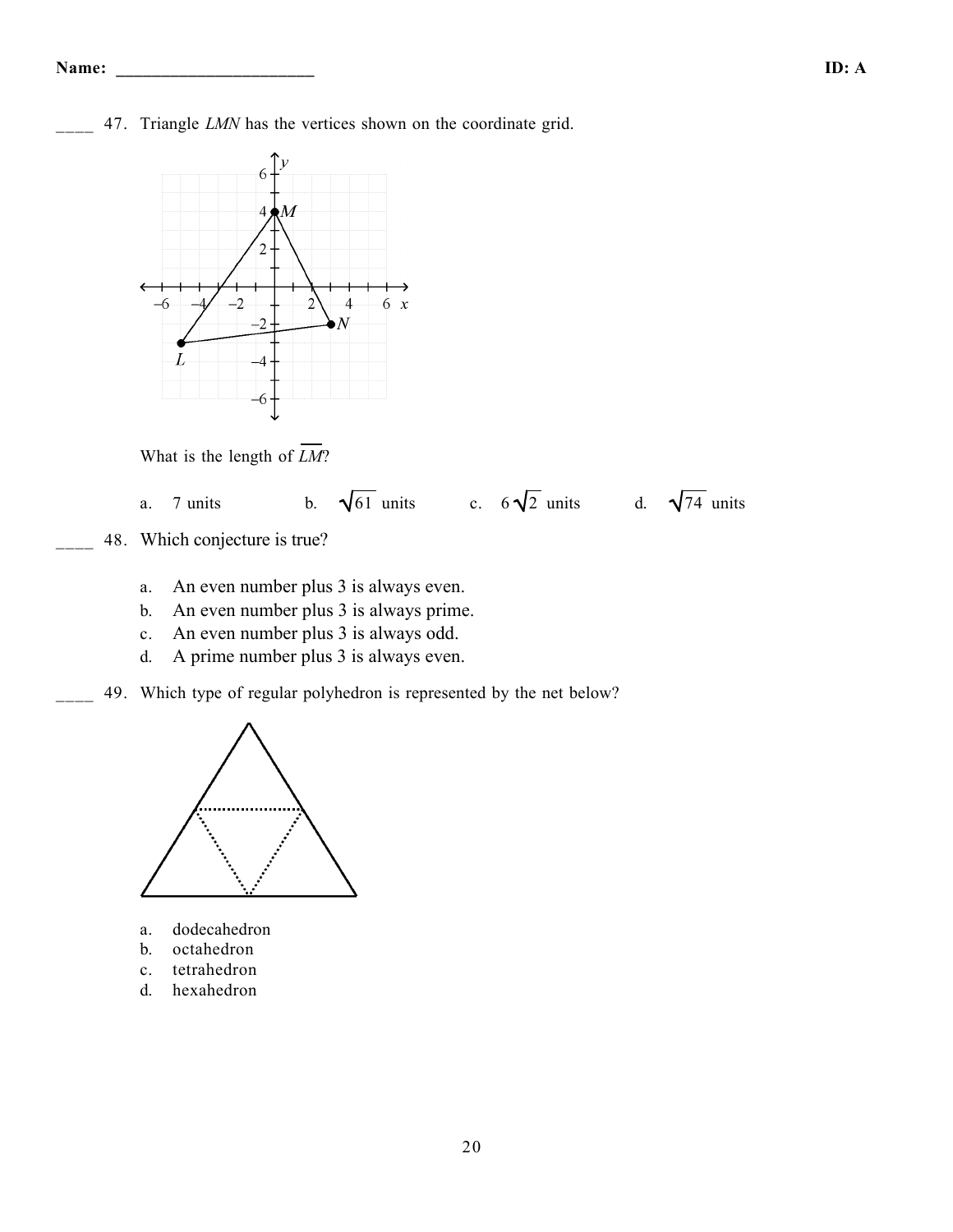

50. Given *ABCD* as marked, what additional information would help you to prove that *ABCD* is a square?

- 
- 52. What is the contrapositive of the statement below?

"If today is Friday, then tomorrow is Saturday."

- a. If tomorrow is not Saturday, then today is not Friday.
- b. If today is Saturday, then tomorrow is not Friday.
- c. If tomorrow is Saturday, then today is Friday.
- d. If today is not Friday, then tomorrow is not Saturday.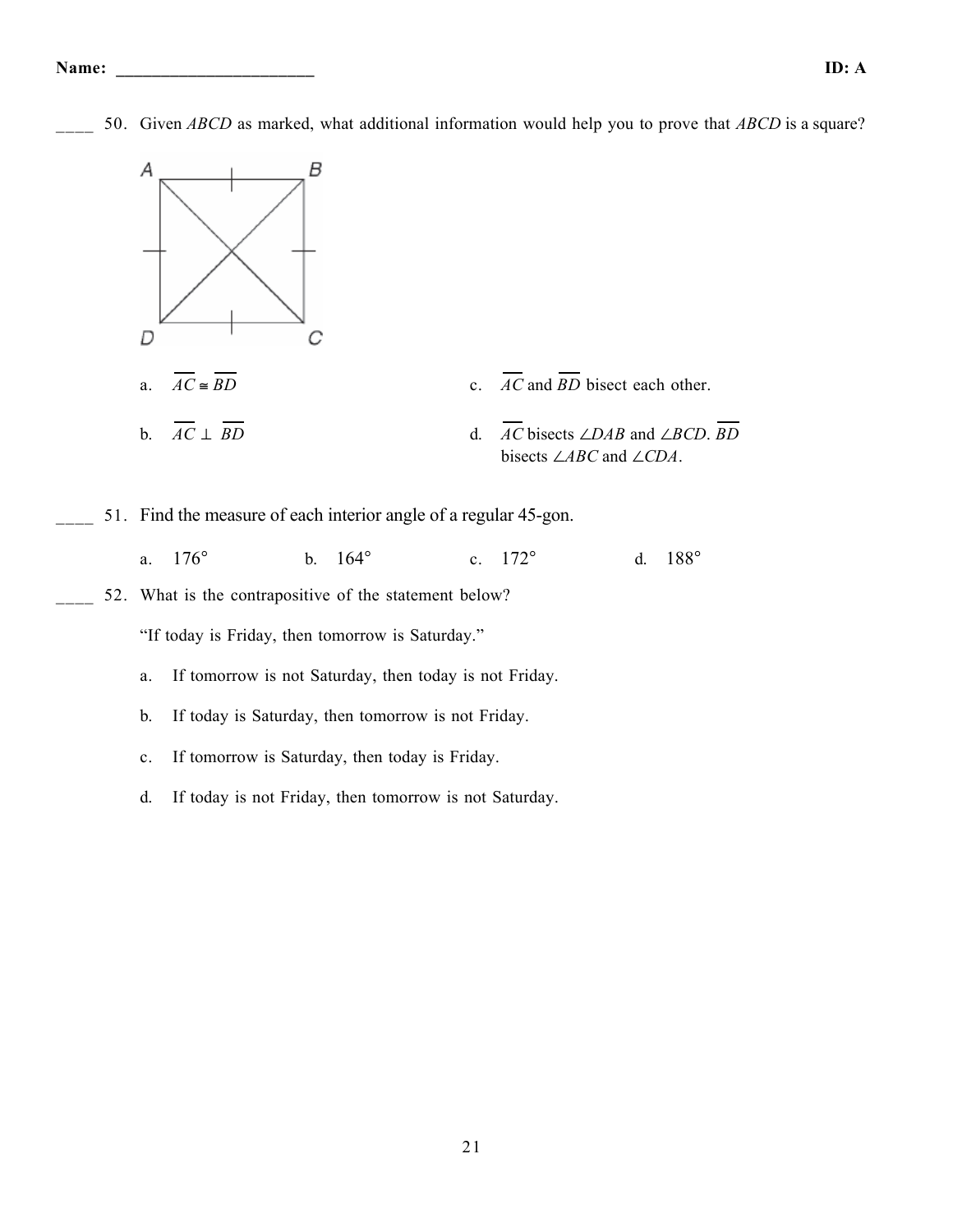53. What is the length of the altitude in equilateral triangle *ABC*?



- 
- 
- a. 4 centimeters c.  $4\sqrt{3}$  centimeters<br>b.  $4\sqrt{2}$  centimeters d.  $8\sqrt{2}$  centimeters b.  $4\sqrt{2}$  centimeters d.  $8\sqrt{2}$  centimeters
- 54. A rectangle has a perimeter of 14 inches. A similar rectangle has a perimeter of 42 inches. The area of the smaller rectangle is 10 square inches. What is the area of the larger rectangle? a. 3.3 square inches
	- b. 30.0 square inches
	- c. 38.0 square inches
	- d. 90.0 square inches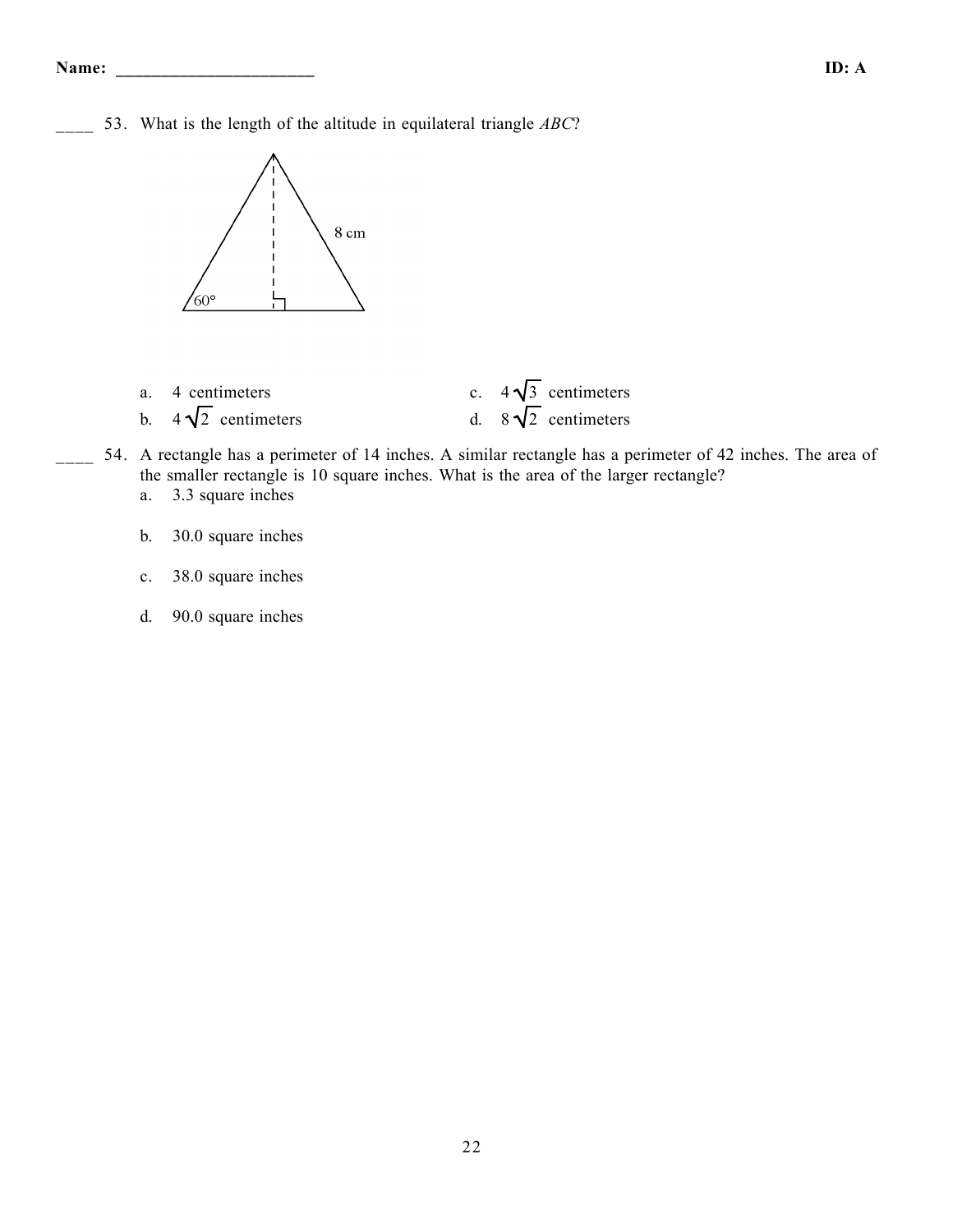\_\_\_\_ 55. In Δ*XYZ*, what is the cosine ratio of ∠*X*?

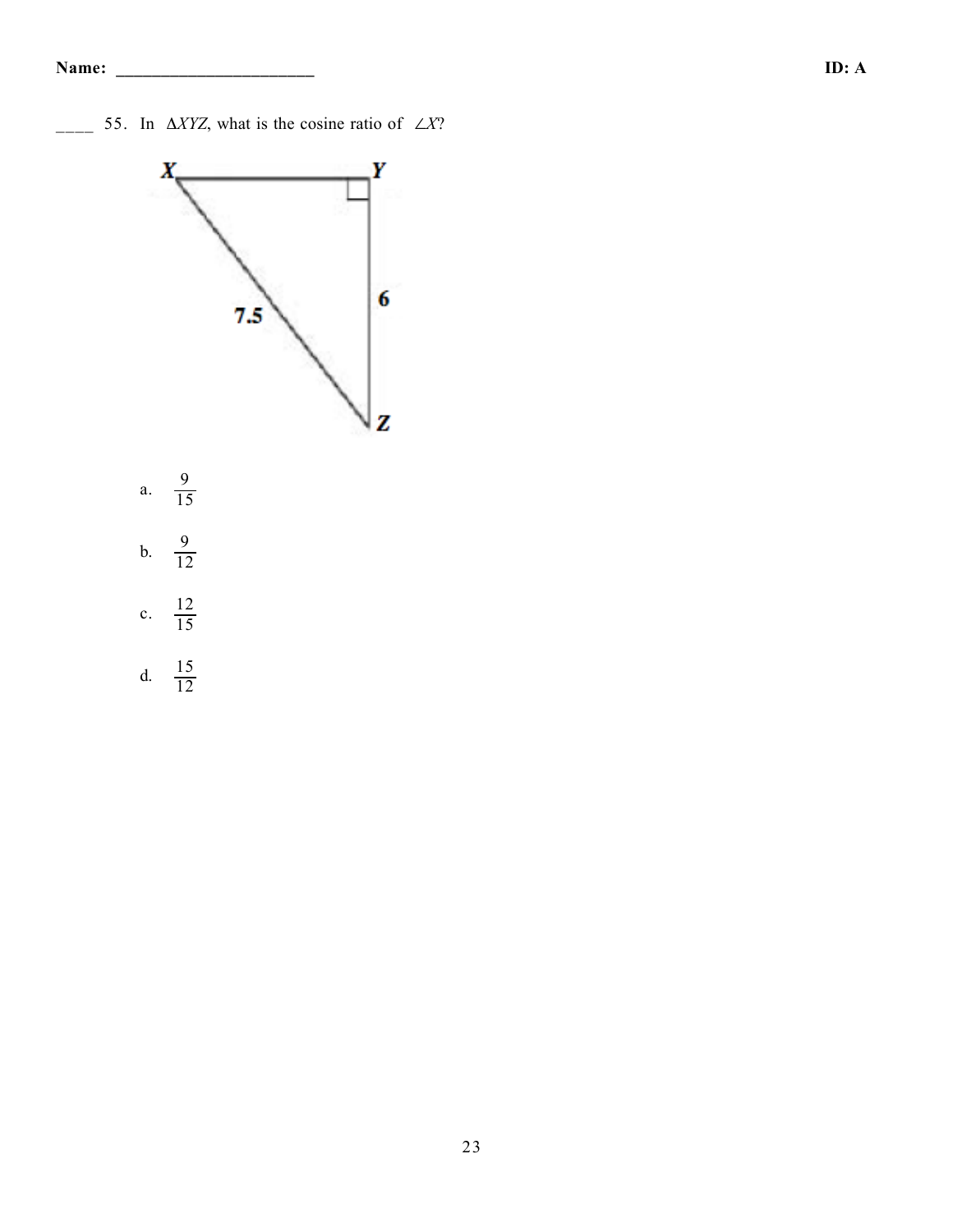# **Geometry EOC Practice Test #2 Answer Section**

### **MULTIPLE CHOICE**

1. ANS: B PTS: 1 STA: MA.912.G.7.5 2. ANS: D PTS: 1 DIF: Moderate REF: Geom: 12-4 STA: MA.912.G.7.7 3. ANS: B PTS: 1 DIF: Moderate REF: Geom: 5-3 STA: MA.912.G.6.5 4. ANS: D PTS: 1 DIF: Low REF: Geom: 2-3 STA: MA.912.D.6.2 5. ANS: A PTS: 1 STA: MA.912.G.2.7 6. ANS: B PTS: 1 DIF: Low REF: Geom: 1-7 STA: MA.912.G.7.1 7. ANS: A PTS: 1 DIF: Low REF: Geom: 7-6 STA: MA.912.G.2.4 8. ANS: D PTS: 1 STA: MA.912.T.2.1 9. ANS: B PTS: 1 DIF: Moderate REF: Geom: 1-7 STA: MA.912.G.7.2 10. ANS: C PTS: 1 DIF: Moderate REF: Geom: 12-6 STA: MA.912.G.7.7 11. ANS: D PTS: 1 STA: MA.912.G.4.6 12. ANS: D PTS: 1 DIF: Low REF: Geom: 2-1, 2-2, 8-2 STA: MA.912.G.8.4 13. ANS: B PTS: 1 DIF: Moderate REF: Geom: 9-1 STA: MA.912.G.2.4 14. ANS: D PTS: 1 STA: MA.912.D.6.2 15. ANS: A PTS: 1 STA: MA.912.G.6.6 16. ANS: A PTS: 1 STA: MA.912.T.2.1 17. ANS: B PTS: 1 STA: MA.912.G.2.3 18. ANS: D PTS: 1 DIF: Moderate REF: Geom: 11-5 STA: MA.912.G.2.5; MA.912.G.2.7 19. ANS: A PTS: 1 STA: MA.912.G.3.4 20. ANS: C PTS: 1 STA: MA.912.G.6.5 21. ANS: C PTS: 1 DIF: Moderate REF: Geom: 1-3 STA: MA.912.G.1.1 22. ANS: D PTS: 1 STA: MA.912.G.7.1 23. ANS: A PTS: 1 STA: MA.912.G.4.7 24. ANS: C PTS: 1 DIF: Moderate REF: Geom: 7-4 STA: MA.912.G.2.3; MA.912.G.4.4; MA.912.G.4.5 25. ANS: A PTS: 1 DIF: High REF: Geom: 6-1 STA: MA.912.G.2.2 26. ANS: C PTS: 1 STA: MA.912.G.3.3 27. ANS: B PTS: 1 DIF: Moderate REF: Geom: 10-2, 10-3 STA: MA.912.G.6.5 | MA.912.G.6.4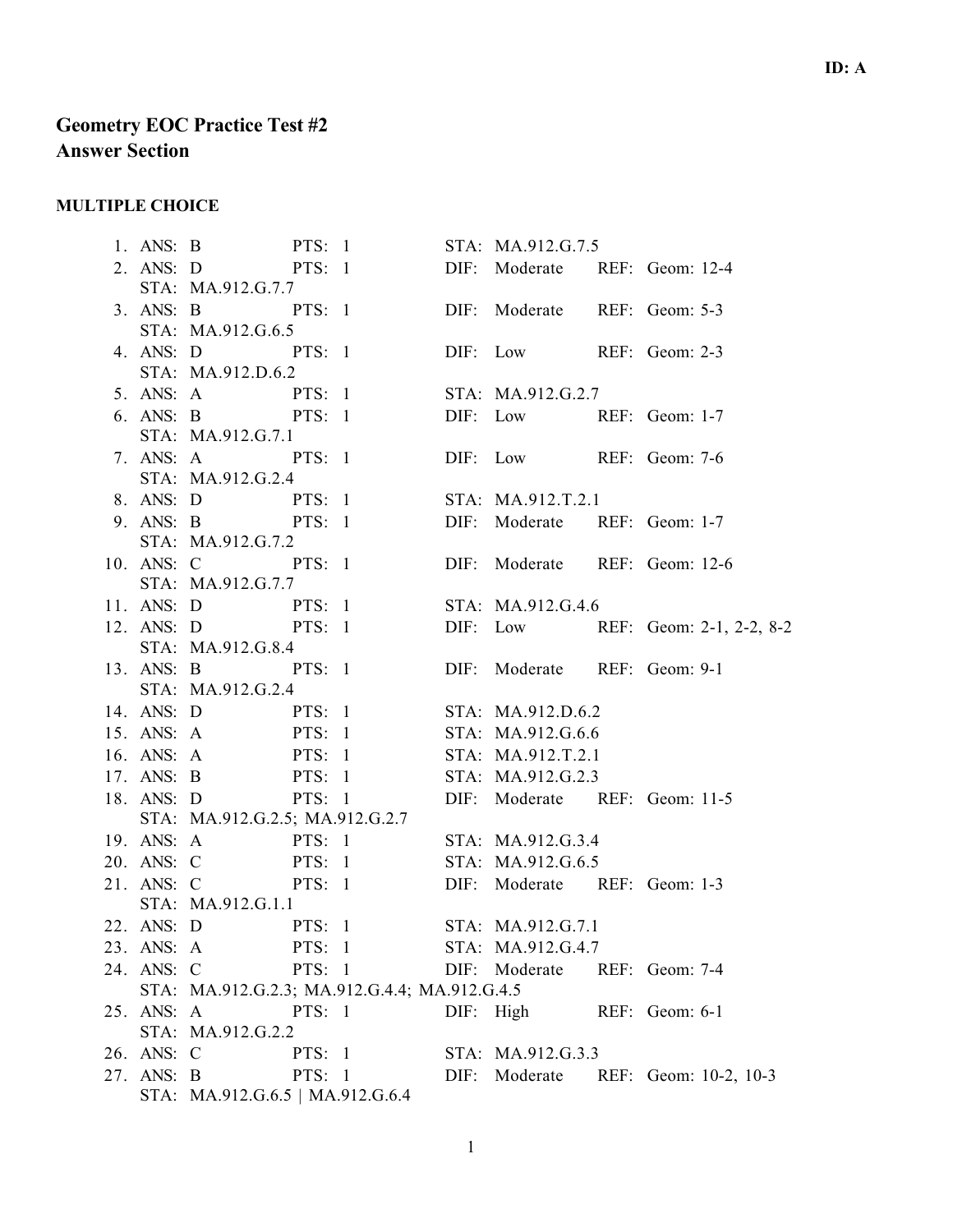| 28. ANS: B |                                 | PTS: 1 |  | STA: MA.912.G.4.6             |                                   |
|------------|---------------------------------|--------|--|-------------------------------|-----------------------------------|
| 29. ANS: C | PTS: 1                          |        |  | STA: MA.912.D.6.3             |                                   |
| 30. ANS: D |                                 | PTS: 1 |  |                               | DIF: Moderate REF: Geom: 3-1, 3-2 |
|            | STA: MA.912.G.1.3               |        |  |                               |                                   |
| 31. ANS: C |                                 | PTS: 1 |  | STA: MA.912.G.3.3             |                                   |
|            | 32. ANS: B PTS: 1               |        |  | STA: MA.912.G.5.3             |                                   |
| 33. ANS: C |                                 | PTS: 1 |  | STA: MA.912.G.6.5             |                                   |
| 34. ANS: B |                                 | PTS: 1 |  | DIF: Moderate REF: Geom: 10-8 |                                   |
|            | STA: MA.912.G.6.6; MA.912.G.6.7 |        |  |                               |                                   |

35. ANS: B

|              | Feedback |
|--------------|----------|
| $\mathbf{A}$ |          |
| в            |          |
| C            |          |
|              |          |

PTS: 1 STA: MA.912.G.7.5

- 36. ANS: D PTS: 1 STA: MA.912.G.2.7
	-
- 37. ANS: C PTS: 1 DIF: Moderate REF: Geom: 3-1, 3-2
- STA: MA.912.G.1.3
- 38. ANS: C

|   | Feedback |
|---|----------|
| A |          |
| B |          |
|   |          |
|   |          |

|            | PTS: 1                           | STA: MA.912.G.7.5                               |                   |                                                      |
|------------|----------------------------------|-------------------------------------------------|-------------------|------------------------------------------------------|
|            |                                  | 39. ANS: A PTS: 1 DIF: Moderate REF: Geom: 7-3  |                   |                                                      |
|            | STA: MA.912.G.4.6   MA.912.G.8.5 |                                                 |                   |                                                      |
|            |                                  | 40. ANS: B PTS: 1 STA: MA.912.G.4.7             |                   |                                                      |
| 41. ANS: C |                                  | PTS: 1 STA: MA.912.G.6.6                        |                   |                                                      |
|            |                                  | 42. ANS: D PTS: 1 STA: MA.912.T.2.1             |                   |                                                      |
|            |                                  | 43. ANS: B PTS: 1 DIF: Moderate REF: Geom: 6-6  |                   |                                                      |
|            |                                  | STA: MA.912.D.6.4   MA.912.G.3.4   MA.912.G.8.5 |                   |                                                      |
|            |                                  |                                                 |                   | 44. ANS: A PTS: 1 DIF: High REF: Geom: 2-1, 2-2, 4-3 |
|            | STA: MA.912.G.8.4                |                                                 |                   |                                                      |
|            | 45. ANS: A PTS: 1                |                                                 | STA: MA.912.G.3.3 |                                                      |
|            | 46. ANS: D PTS: 1                |                                                 | STA: MA.912.G.5.3 |                                                      |
|            |                                  | 47. ANS: D PTS: 1 DIF: Moderate REF: Geom: 1-3  |                   |                                                      |
|            | STA: MA.912.G.1.1                |                                                 |                   |                                                      |
|            | 48. ANS: C PTS: 1                |                                                 | STA: MA.912.G.8.4 |                                                      |
|            | 49. ANS: C PTS: 1                |                                                 |                   | DIF: Low REF: Geom: 1-7, 1-7 Extend                  |
|            | STA: MA.912.G.7.1                |                                                 |                   |                                                      |